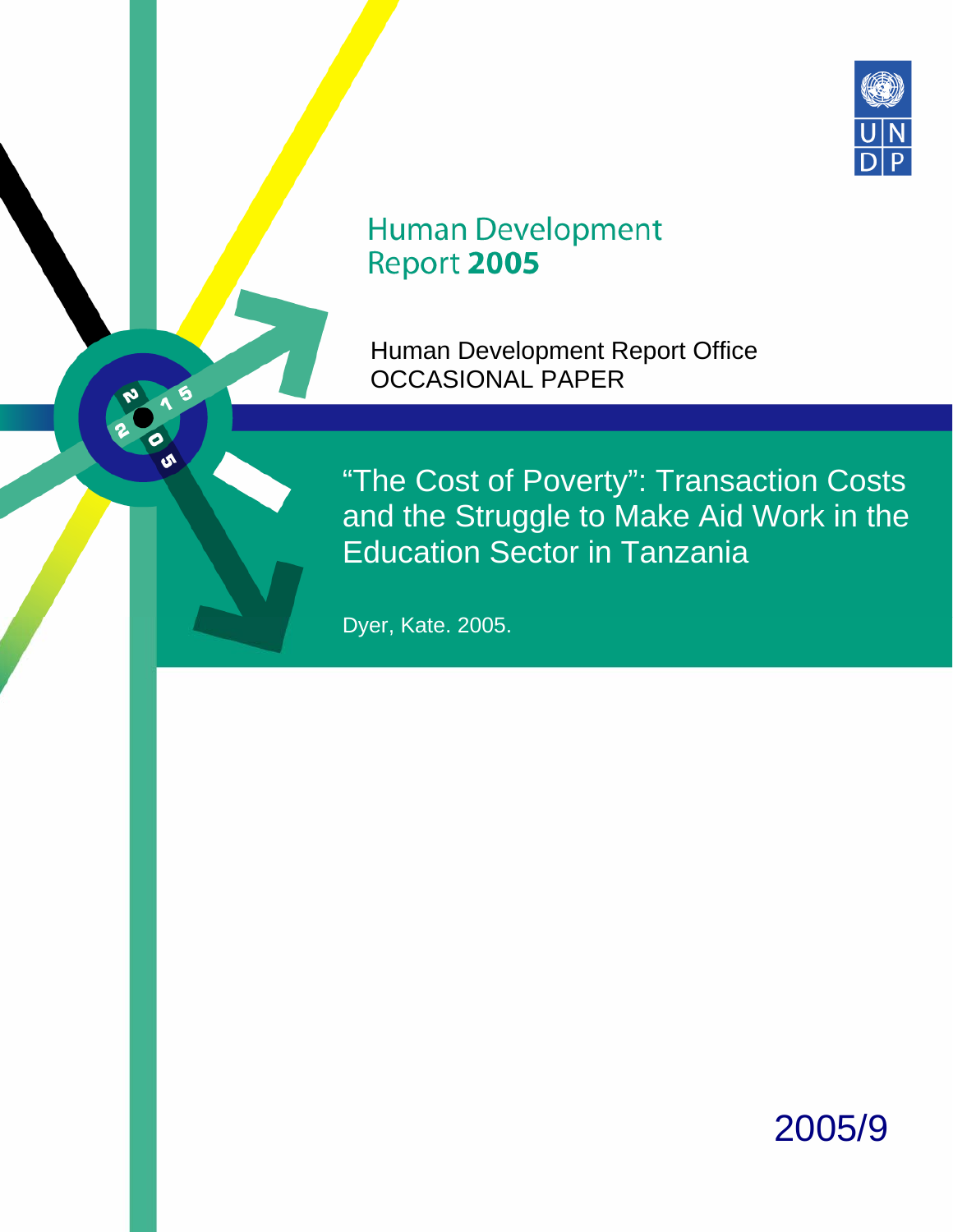

Transaction Costs in Education in Tanzania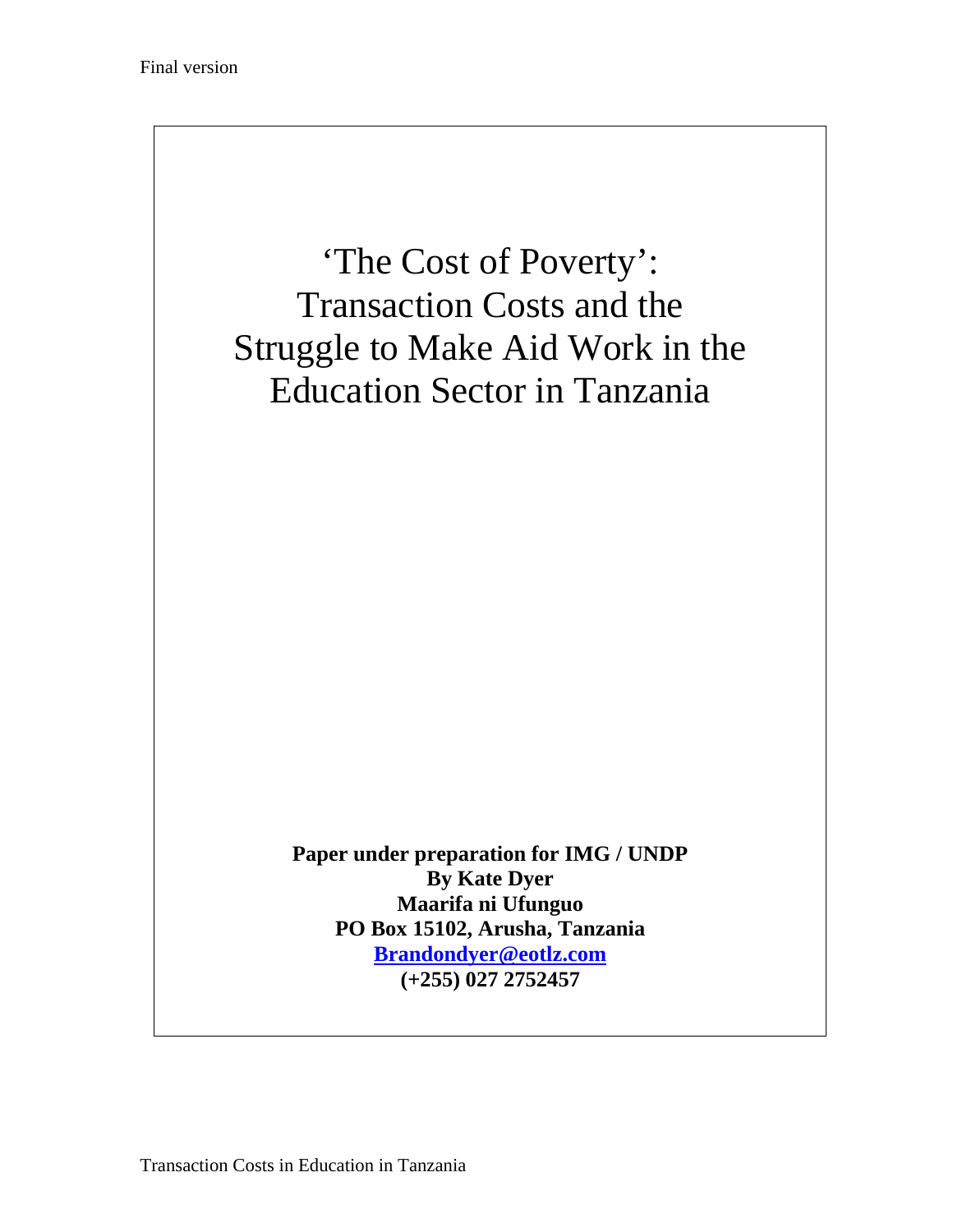## Executive Summary

This paper was written at the end of 2004 at a critical time in the development of the education sector in Tanzania and of rapid changes in the wider picture of government / development partner relations - characterised by rapid moves towards harmonisation, the development of a Joint Assistance Strategy for Tanzania, and 'Mkukuta' the first of the 'second generation' Poverty Reduction Strategies.

One of the most frequently quoted expectations of donor harmonisation is reduced transaction costs (TCs), as an early step towards increased aid effectiveness. This paper attempts to look at the different kinds of TC – administrative, tying and fiscal, to see how they play out through different funding instruments: projects, pooled fund support to the education sector, sector support, and what are their likely implications in the context of moves towards increased budget support.

It is argued that TCs do exist only as discreet units (missions, reports, audits etc) which can be cut down upon with consequent increases in efficiency. Rather they form the most visible part of a spectrum that should blend into sustainable partnership and commitment to doing what is necessary to eradicate poverty. In practice this is not the case. Despite dramatic improvements in the primary education sub-sector through the Primary Education Development Programme (PEDP), and very significant increases in donor funding, relationships between government and DPs have over the past few months been very poor. Acrimony, particularly over the release of funding by the pooled fund partners and reporting of it, have led to very unpredictable financial flows to district and school level, with damaging effects on the quality of education.

It is necessary to step back and look at the bigger picture of what is going on, including from a historical perspective. Reform of the education sector is only one of a whole range of reforms, covering public service, financial management, local government, civil service, legal sector and others. They are driven by an analysis that in themselves projects and sector level reforms in the past have not generated the changes that would eradicate poverty and are not likely to do so in the future. More fundamental structural change is required, as an end itself and to mitigate some of the risk of putting more money into Budget Support. All of this is to be supported by on-going high level dialogue to ensure that key decision makers are actively engaged. This, it is argued, may be expensive in the short term TCs, but the potential long term gains justify the cost.

To ensure that these gains in terms of aid effectiveness, government effectiveness and ultimately poverty eradication, this paper has highlighted a number of recommendations. It is central to appreciate that they have to be mutually supportive and proceed together. If DPs 'harmonise' without effective communication with government, for example, it can be constructed as donors 'ganging up'. OECD DAC gives good advice about working in sector wide and more harmonised approaches. These are taken as given, and the following are additional points arising from observation of the education sector in Tanzania.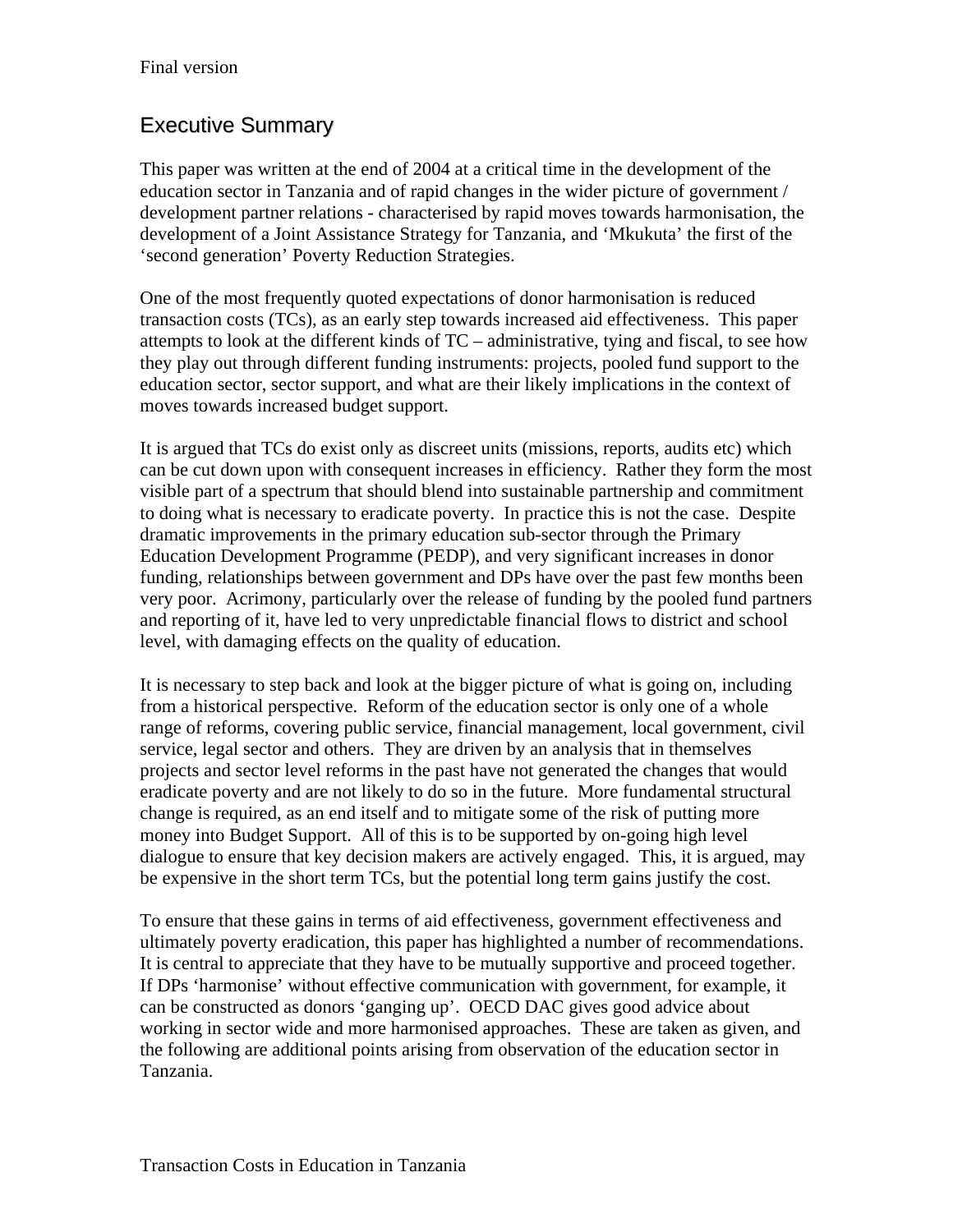## Summary of Key Recommendations

#### 1. For Government of Tanzania

- $\triangleright$  Greater realism and assertiveness about needs and priorities. For education this needs to be based on a national debate about the role of education in national development, and what ordinary and poor people say about what they need from the schooling system to help them eradicate poverty
- $\triangleright$  Focus on capacity building, articulated through a clear long term strategy, and building out from the existing knowledge and understanding within MOEC and PO-RALG about how to run the sector
- $\triangleright$  Finalise, including through legislation, an effective division of labour and of financial procedures between MOEC and PO-RALG
- $\triangleright$  Despite the emphasis on reform programmes and processes which take up time of many senior level officials, it is necessary that the core business of government goes on as efficiently as possible: existing management practices adhered to, audit queries responded to promptly and so on.
- $\triangleright$  Greater risk taking to take advantage of the opportunities currently offered by DP enthusiasm for the reforms of the Mkapa leadership, at the same time as confidence in rejecting aid and / or new reforms when the costs seem likely to outweigh the benefits.

#### 2. Good Practice Between Government and DPs.

- $\triangleright$  Invest the time to come to a genuine understanding; this is a serious challenge against the current imbalance of power in donor / recipient relationships and the Tanzanian historical familiarity with 'being told what to do', either during colonialism or by a top-down planning tradition. High-level dialogue in the education sector, which the donors demand, is particularly difficult to sustain in the absence of a clear philosophy, such as formerly existed with the Education for Self Reliance policy. There needs to be a clear and common understanding of the terms 'leadership', 'ownership', 'partnership', 'accountability', and their practical implications.
- $\triangleright$  Prioritise a few strategic interventions, communicate them clearly to all stakeholders at all levels of society; move forward effectively on a few things rather than ineffectively on many. Acknowledge the long time frame that is going to be necessary for strategic reforms. 'Failing to plan is planning to fail'.
- $\triangleright$  Acknowledge and work to address the capacity gaps which exist on both sides. The literature is stronger on the aid recipient side than on the donor side; shifts away from 'blue print approaches' to development problems are certainly in the right direction, but much more can be done by insisting that DPs do more to understand country specific issues and challenges.
- $\triangleright$  Money is not the only solution to development problems; there needs to be clear thinking about the kinds of issues which can often be addressed by an injection of cash (such as classroom shortages) and those that require at least as much thinking and learning as spending (such as building local accountability)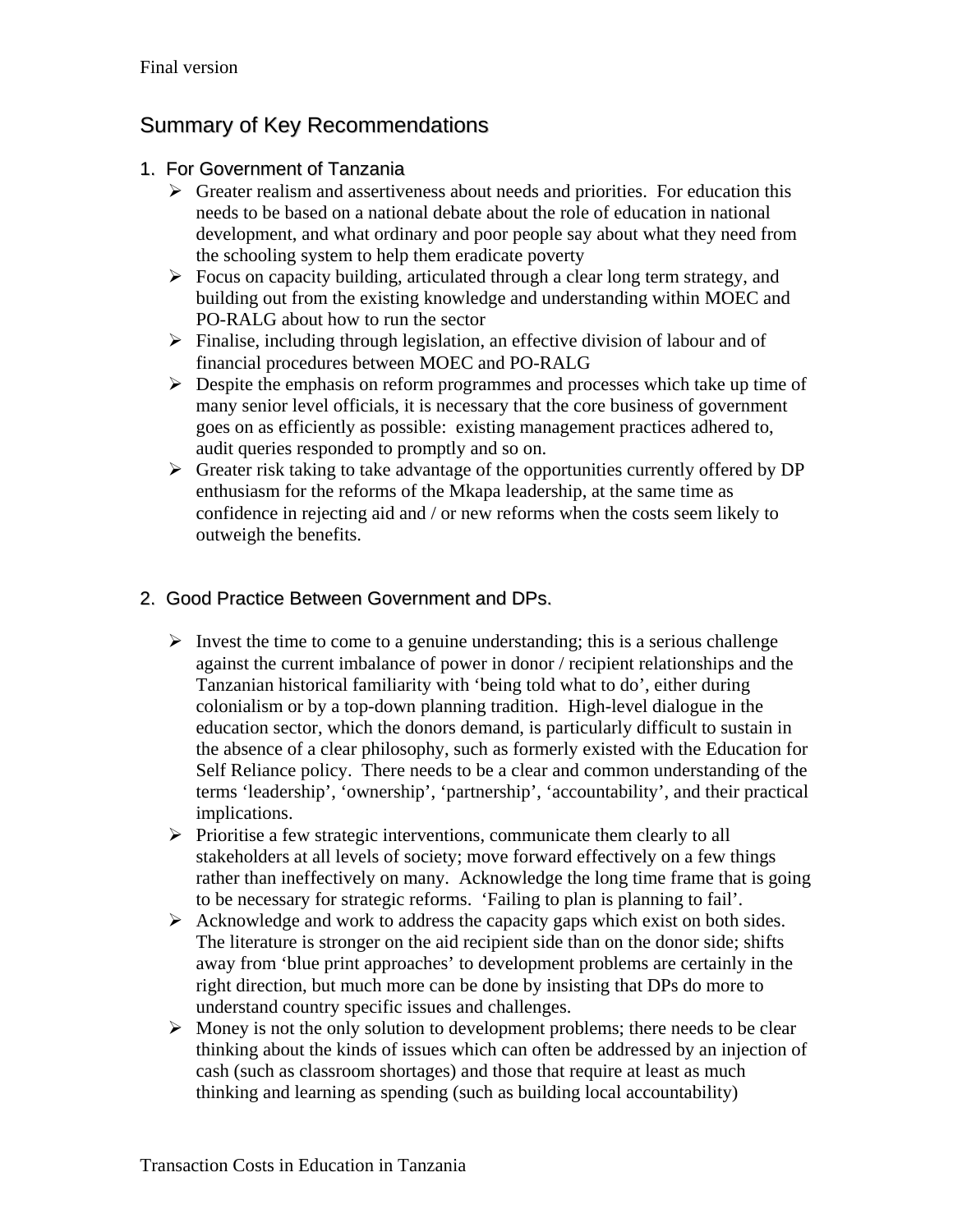$\triangleright$  Ensure that new equally damaging mind-sets are not being created, like donor dependency, or individual enthusiasm for reform based on workshop allowances which supplement a meagre salary, as opposed to embedding training around strategic reforms to improve government services into an individual's core job.

#### 2. Good Practices in Relationships Between DPs

- $\triangleright$  Take responsibility for building common ground with bi-lateral and UN agencies that currently have different approaches, whether 'like minded' and predisposed towards harmonisation, or not. Regularly reassess what is being achieved in terms of long term sustainable progress, and what is not, through current approaches, whether these are projects and conventional use of technical assistance or increasing budget support. A position of 'pushing the debate forward' amongst DPs has risks of (i) fragmenting the DP group (ii) undermining the coordination role of UN agencies (iii) pushing faster than GoT can move; the short comings of project approaches are better known but there are circumstances where they could be the most effective means of support.
- $\triangleright$  Pooling of funding can help reduce the burden on government so long as the pooling arrangements does not create additional unworkable demands.
- $\triangleright$  Silent partnerships and exiting from sectors can be helpful not only for government but also for overall DP effectiveness and coherence. Education DPs in Tanzania cannot all come together for a meeting with less than about 3 months notice as there are so many institutions and individuals involved.
- $\triangleright$  Building institutional memory among DPs so that new expatriate staff arriving in country get a collective DP picture, rather than from a single agency.
- $\triangleright$  Working strategically in collaboration. A day or so set aside for 'retreat' meetings' can be more effective than 2-4 meetings a month for an hour or so at a time, where bigger picture issues cannot be resolved. Education DPs in Tanzania have currently identified 16 distinct issues that they need to be working on<sup>1</sup>, with limited sector specialists, no one agency can take responsibility for all of these effectively, so clear roles and responsibilities amongst DPs are critical. Education specialists need to collaborate on developing inputs to other reform processes, rather than just doing this work within single agencies.
- $\triangleright$  Doing the work of collaboration within the collaborating agencies, rather than relying on consultants. If a consultant is used, then that person often finishes up with a better understanding than the body that commissioned the work, since all they get is the product. Buying in the work is sometimes a symptom of collaboration being an add-on rather than being seen by the agency as central to harmonisation<sup>2</sup>.

 $\overline{a}$ 

 $1$  Education and core reform processes, education and local government reform, education and budgetary / resource planning processes, HIV/AIDS, equity, environment, gender, MDGs and EFA, Mkukuta, Poverty Reduction Budgetary Support, PETS, sector review processes, audit issues, future funding options, reporting and monitoring, high level dialogue.

 $2<sup>2</sup>$  In addition, if the work is done unsatisfactorily by a consultant, DPs can collaborate in blaming the consultant and not use them again. If the work is done less than satisfactorily by one of their own number,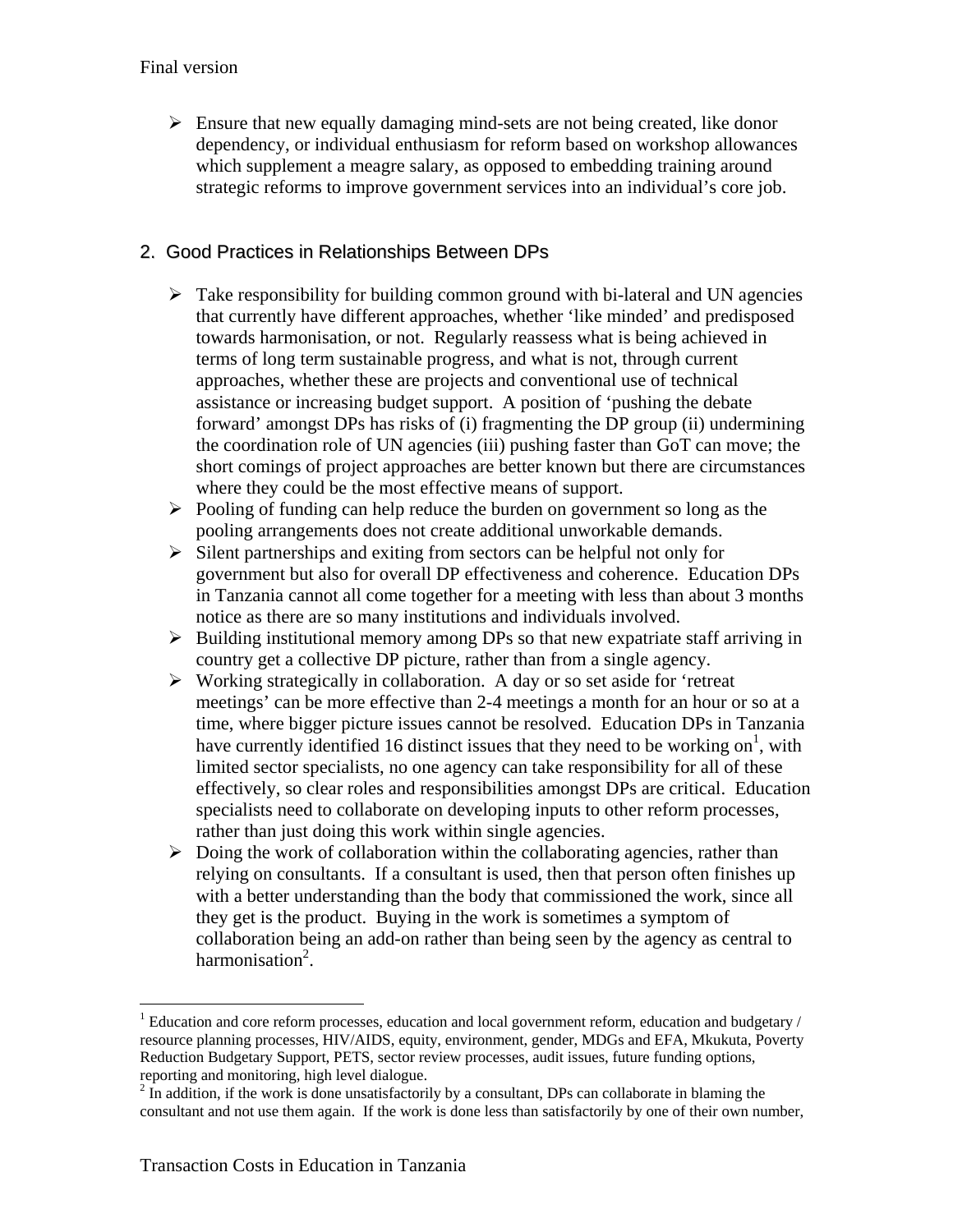#### 3. Good Practices in Individual Agencies

#### **3.1 Human Resources**

- $\triangleright$  Taking a long-term perspective on poverty and reform; staff induction to focus on historical perspectives as well as the immediate situation in a sector.
- $\triangleright$  Consider longer tours of duty for expatriate staff
- $\triangleright$  Draw effectively on the expertise of their own local staff
- $\triangleright$  Professional appraisal of individual expatriate staff could give credit for depth of understanding of country specific issues as much as for keeping up to date with international debates, and for credibility with GoT partners as well as in the DP group. Team players are more useful than officers keen to make an individual mark over a single tour of duty;

#### **3.2 Internal Consistency around Harmonisation**

- $\triangleright$  There is no point in an individual agency being 'at the cutting edge' of harmonisation work, if more work is not put into ensuring that others are travelling on the same path.
- $\triangleright$  Legal and audit departments need to be as responsive to harmonisation trends as programme departments
- $\triangleright$  There is a need to identify and eliminate the confusing signals that are given out by shifting to sector or budget support and developing new projects at the same time. A better way is to be clearer about the comparative advantage of different funding instruments (project, sector support etc) in different circumstances, and use them accordingly.
- $\triangleright$  Sector specialists and Heads of Aid are not always consistent about harmonised approaches. Some agencies have sufficient latitude in their policy documents to cover quite widely differing approaches, which generates difficulties with personnel changes or when, for example, education specialists interact with governance specialists. Strengthened internal communication and dialogue would help eliminate some of this.

#### **Background Note:**

This paper was written to serve two purposes: one to contribute a background paper on the education sector to the work of the Independent Monitoring Group in Tanzania, and the other a background paper to the UNHDR 2005, which is looking at aid effectiveness. This has necessitated more background information than many readers already familiar with the education sector in Tanzania might require, and a deviation from the formal style of previous IMG reports.

it exposes capacity gaps and the challenge then of solving them, but this can be the means of reaching new levels of understanding and collaboration.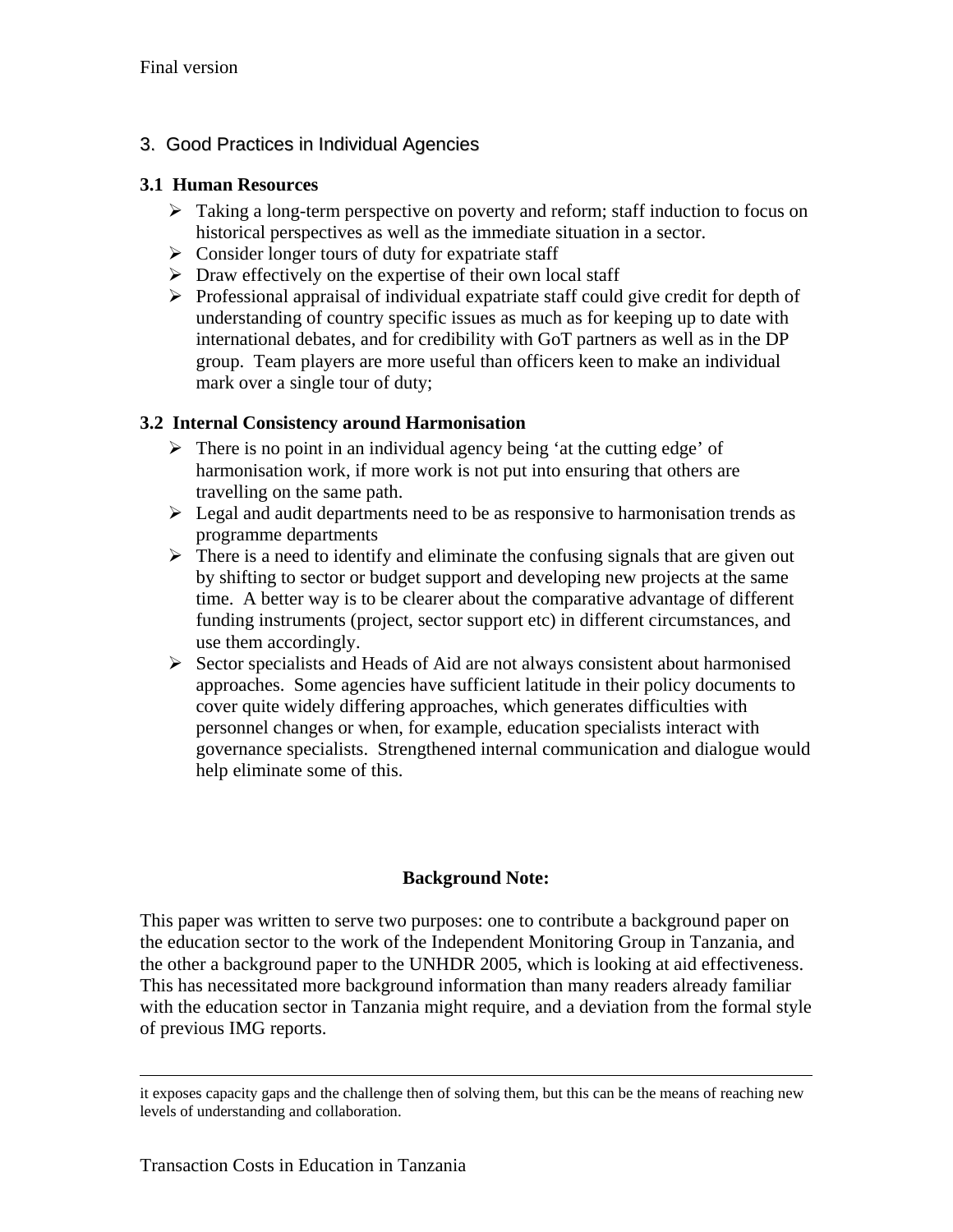## Contents

| $1_{-}$                                                                       |  |
|-------------------------------------------------------------------------------|--|
|                                                                               |  |
|                                                                               |  |
|                                                                               |  |
|                                                                               |  |
|                                                                               |  |
|                                                                               |  |
|                                                                               |  |
|                                                                               |  |
|                                                                               |  |
|                                                                               |  |
|                                                                               |  |
|                                                                               |  |
|                                                                               |  |
|                                                                               |  |
|                                                                               |  |
|                                                                               |  |
|                                                                               |  |
| 6.2.4 Explanations and the Development of a Vicious Circle  16                |  |
|                                                                               |  |
|                                                                               |  |
|                                                                               |  |
|                                                                               |  |
|                                                                               |  |
| 8.1 For Government and Development Partners: Come to a Common Understanding22 |  |
|                                                                               |  |
|                                                                               |  |
|                                                                               |  |
|                                                                               |  |
|                                                                               |  |
|                                                                               |  |
|                                                                               |  |
| 8.3.1 Ensure Current Management and Practices are Well Carried Out  27        |  |
|                                                                               |  |
|                                                                               |  |
|                                                                               |  |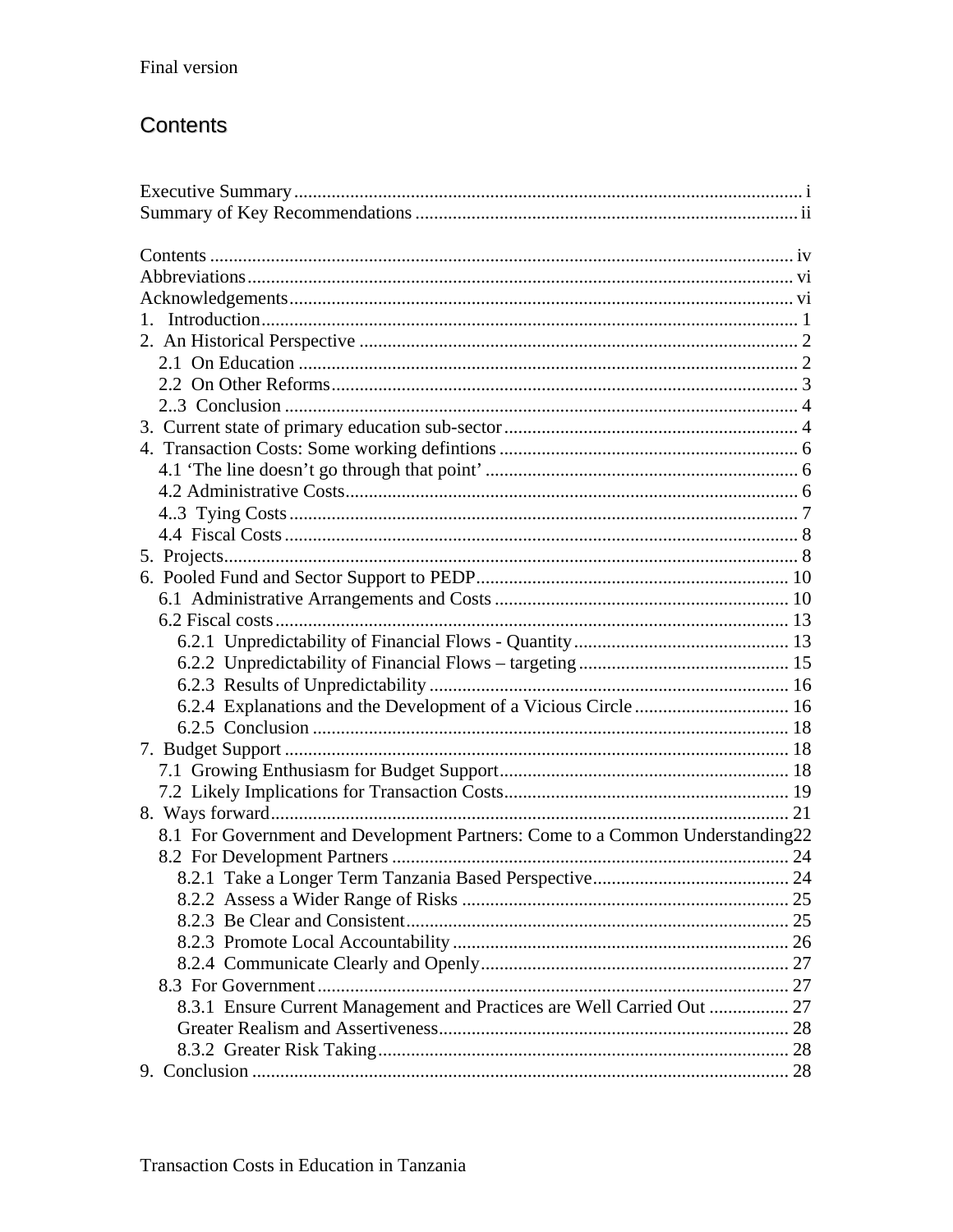#### Abbreviations

| <b>BEDC</b>     | <b>Basic Education Development Committee</b>                         |
|-----------------|----------------------------------------------------------------------|
| <b>DfID</b>     | Department for International Development                             |
| DP              | Development Partner                                                  |
| <b>ETP</b>      | <b>Education and Training Policy</b>                                 |
| GoT             | Government of Tanzania                                               |
| <b>ICT</b>      | <b>Information and Communication Technology</b>                      |
| <b>LMG</b>      | Like Minded Group                                                    |
| <b>MDGs</b>     | Millenium Development Goals                                          |
| <b>MOEC</b>     | Ministry of Education and Culture                                    |
| MoF             | Ministry of Finance                                                  |
| MoU             | Memorandum of Understanding                                          |
| <b>MTEF</b>     | Medium Term Expenditure Framework                                    |
| Mukukuta        | Tanzania's Second Poverty Reduction Strategy - The National Strategy |
|                 | for Growth and Poverty Reduction                                     |
| <b>OECD DAC</b> | Organisation for Economic Cooperation and Development – Development  |
|                 | <b>Assistance Committee</b>                                          |
| PEDP            | <b>Primary Education Development Programme</b>                       |
| <b>PER</b>      | <b>Public Expenditure Review</b>                                     |
| <b>PETS</b>     | <b>Public Expenditure Tracking Study</b>                             |
| PF              | Pooled Fund                                                          |
| PO RALG         | President's Officer – Regional Administration and Local Government   |
| <b>PFP</b>      | <b>Pooled Fund Partner</b>                                           |
| <b>PRS</b>      | Tanzania's first Poverty Reduction Strategy                          |
| <b>SEDP</b>     | <b>Secondary Education Development Programme</b>                     |
| <b>TASAF</b>    | Tanzania Social Action Fund                                          |
| <b>TWG</b>      | <b>Technical Working Group</b>                                       |

#### Acknowledgements

This paper has benefited from inputs and comments from numerous sources, in the context of Maarifa ni Ufunguo's longstanding work in the education sector in Tanzania since 1998. However, the author would particularly like to thank those who freed up time to be interviewed in the context of the IMG work, and to Emmanuel Kallonga (Hakikazi Catalyst), David Stewart (UNHDR) and Professor Sam Wangwe (Chair of the IMG), who commented on the draft.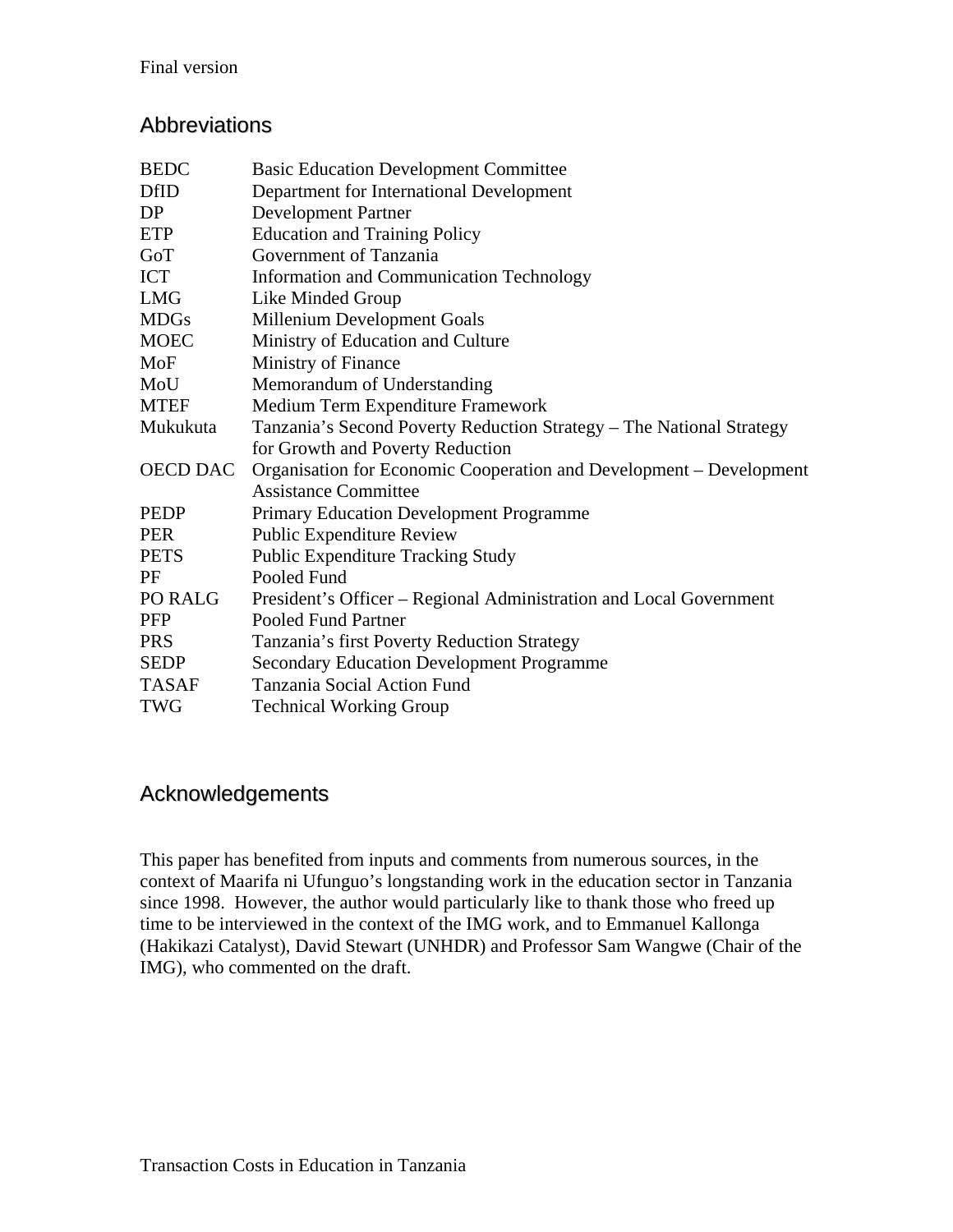$\overline{a}$ 

## 1. Introduction

'The overall story of PEDP is a positive one. Changes are occurring within the Primary Education sector across Tanzania. Considerably more children are in school than ever before, far more resources are being put into the sector as part of the GoT's Poverty Reduction Strategy (PRS), the end users of the system, pupils, teachers and parents, are pleased that new and improved facilities are arising before their eyes, and especially so that their children are beginning to have books, more motivated teachers and improved teaching and learning environments. The recorded increase of 43% in enrolment in Standard One in 2002 is an extraordinary achievement, perhaps unique in the world. Currently total enrolments in primary schools are more than 300,000 in excess of the stated PEDP Target for 2003.' [MOEC (2003) Annual PEDP Review]

Despite these significant achievements and fine words in 2003, the European Commission report on the sector about a year later notes, 'there is a growing perception especially in the Ministry of Education and Culture that donors and government are becoming two separate and possibly opposing camps<sup>3</sup>. Mostly these derive from misunderstandings on both sides about needs and intentions, the nature of leadership, ownership, partnership and transparency.

Whilst there is increasing academic and development professional interest in transaction costs (TCs), and their role in increasing aid effectiveness, there is a risk that it is a case of 'not seeing the wood for the trees'. There is a great deal of rhetoric about how TCs can be reduced through more harmonised approaches and moves to budget support, not least through attention given to breaking them down into more manageable components – administrative costs, tying costs, fiscal costs. This paper contends, however that:

- $\triangleright$  TCs do not exist only as discreet units (missions, reports, audits, meetings etc) which can be cut down upon, with consequent increase in efficiency. Rather they are part of a spectrum, the most visible part of which may be the missions, reports etc, but they should blend into sustainable dialogue, partnership and in the ideal case, a genuinely owned and shared commitment to doing what is necessary in terms of aid (as well as trade, and related issues) to eradicate poverty.
- $\triangleright$  Without attention to some of the real underlying problems between government and donors in a particular sector, TCs (in the form of meetings, reports etc) will be shifted from one part of an agency to another, and from one part of government to another – which may relieve the current burden of frustration with them from some shoulders - but it will not ultimately contribute to greater aid effectiveness.
- $\triangleright$  Part of the problem is lack of clarity on the part of the donors (collectively and individually) about what is the overall objective of their TC inducing activities: is it accounting for money ('accountability to donors')? ensuring technical advice is followed ('donors as lobbyists' / 'technical advice as conditionality')? or

 $3$  European Delegation (2004) Evaluation of EU Support to Primary Education Development Plan (PEDP)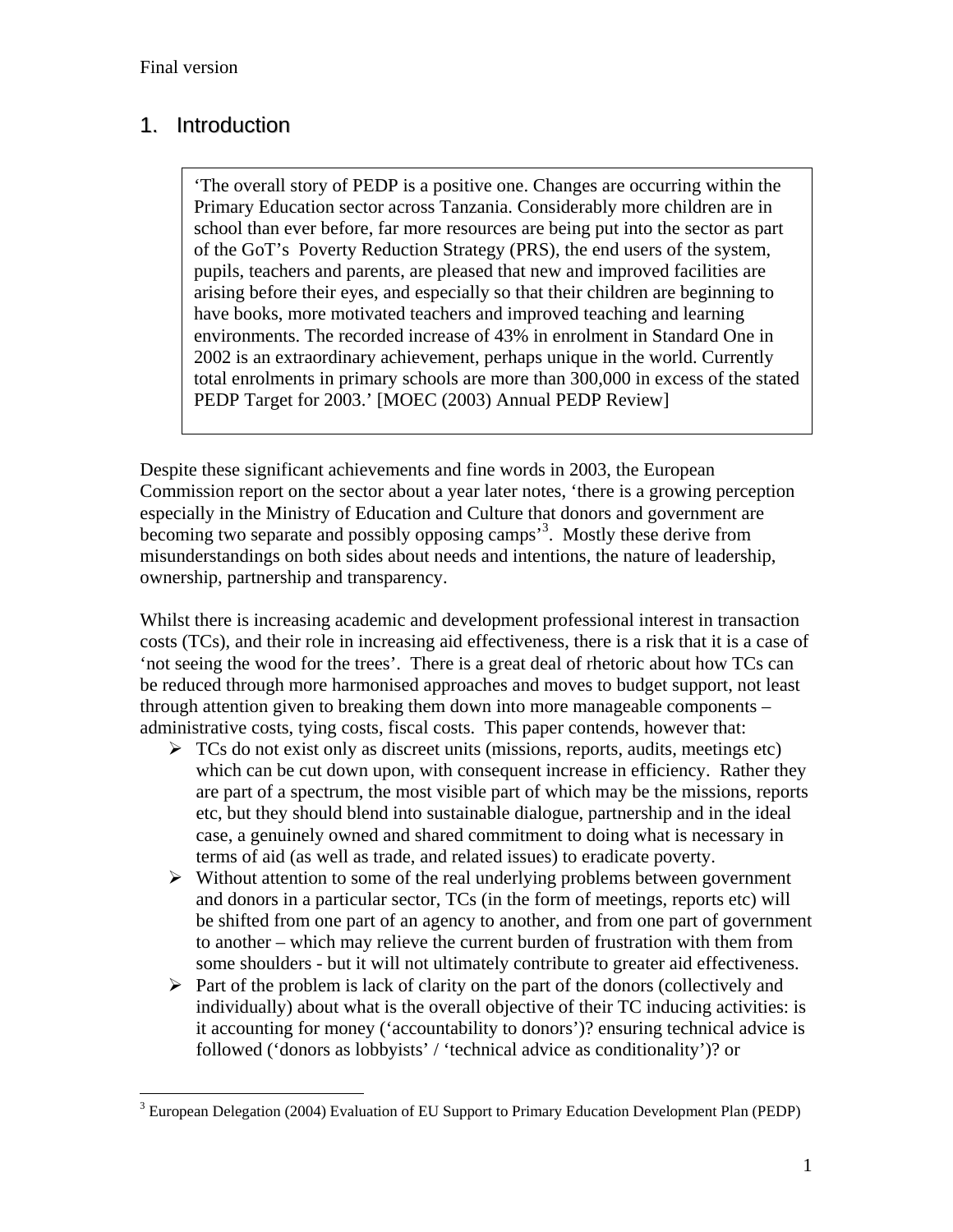promoting sustainable reforms and development, ultimately through accountability to Tanzanians? These objectives can be mutually exclusive, particularly in a situation when donor government relations are poor.

 $\triangleright$  The need of government officers to devote energies to working with and keeping up with the changing modalities and differing priorities of development partners, and the different kinds of costs involved, is what is referred to in the title as 'the cost of poverty', a phrase used by one of the interviewees in this research

### 2. An Historical Perspective

It is vitally necessary to take a long perspective on recent developments in the education sector, because they have bear on the capacity gaps and 'need to change mind-set' that is the common currency of much donor comment on short-comings in the management of the sector.

#### 2.1 On Education

In the early years of independence, Tanzania developed an education policy tailored closely to the needs of a newly independent nation, with big skills shortages at the upper end of the educational spectrum, and very high levels of illiteracy at the other. The 1967 policy of 'Education for Self Reliance' set out directly and explicitly to redress historic imbalances in access to education, address manpower shortages, and to promote values of self reliance, self respect and African socialism. Julius Nyerere, the first President of Tanzania, said the need was that, 'our primary and secondary schools must prepare young people for the realities and needs of Tanzania'. This policy was made concrete in the Musoma Declaration 1977 which provided for universal free primary education. The expansion of enrolment to almost 100% followed by a fairly rapid decline in quality of education, and subsequently then of enrolment, is a well-known story. By the early 1990s, parents were being asked to pay a Universal Primary Education fee, of approximately \$2 a year, to try to maintain a basic minimum quality of education. The early 1990s were also a period of heavy donor disenchantment with Tanzania, Tanzanian failure to meet the demands of economic structural adjustment, and a feeling that things had to change.

What changed in the education sector was the development of a new Education and Training Policy (ETP) in 1995, spurred not least by donor indications that they would not be happy to work in the sector without a clear and acceptable policy framework. The difference between ETP and Education for Self Reliance is very significant. Gone are all the references to the needs of Tanzania as an emerging nation and the knowledge, skills and values necessary for her people, and education as a tool for liberation. ETP is a generic document, embracing a more liberal idea of education being to enable individuals to fulfil their potential. With the possible exception of small references to pastoralist and fishing communities, it would be appropriate to many nations around the world. Shortly after ETP, came the Basic Education Master Plan (1997), followed by the idea that support to basic education should fit within the context of a wider sector development, and hence the Education Sector Development Programme (1998). Discussions about education reform continued through a Sector pre-Appraisal in 1998, and full Sector Appraisal in 1999 (involving 40 consultants working simultaneously for a week in Dar es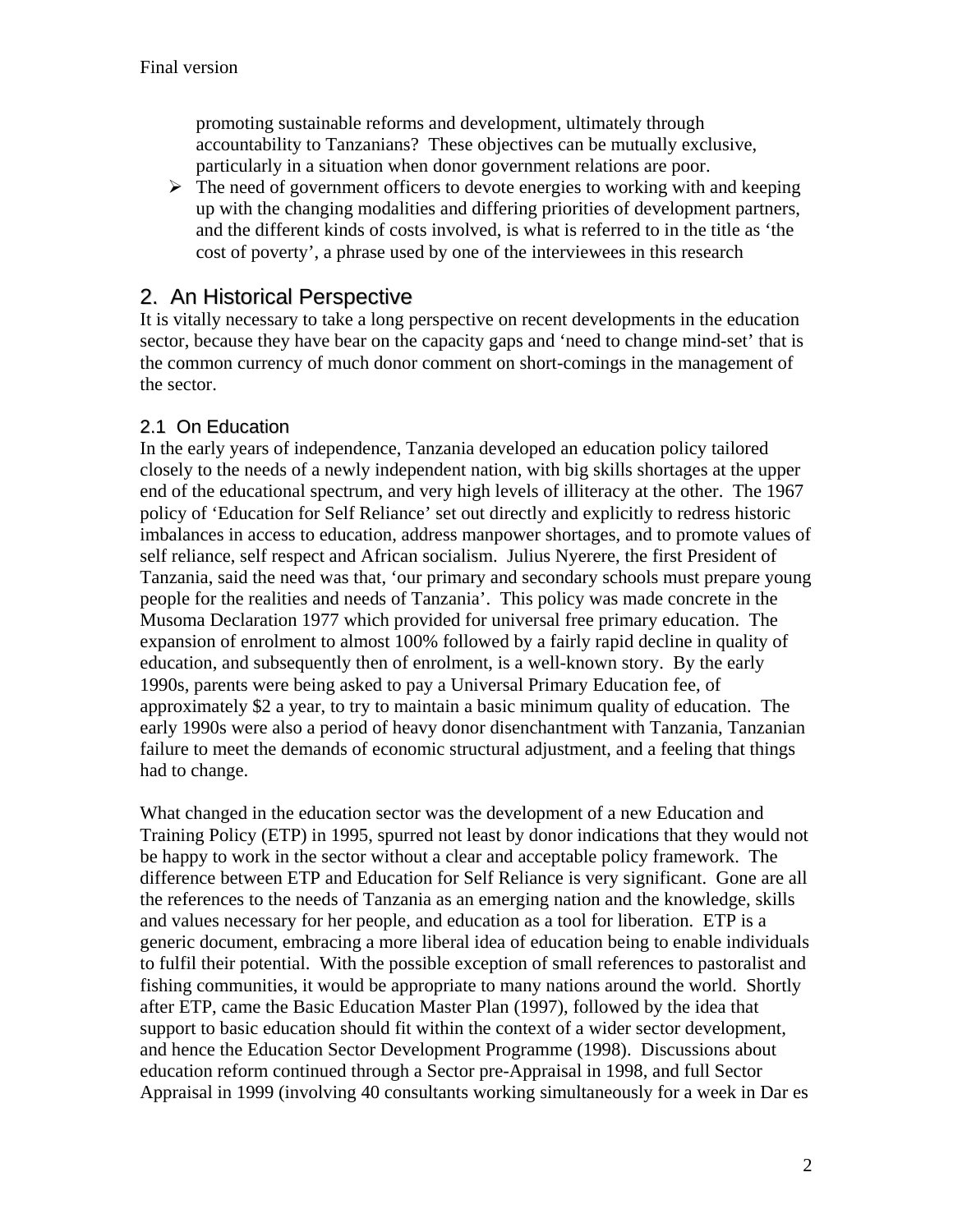Salaam's most prestigious hotel). Much was the frustration in the late 1990s that children that had entered their primary education when ETP was approved in 1995 were at the point of completing it without seeing any of the fruits of government / donor discussions on the way forward in the education sector<sup>4</sup>.

Discussions of the later 1990s, finally emerged into the Primary Education Development Programme (PEDP), stimulated not least by Tanzania reaching HIPC completion point, and education being identified as one of the priority sectors to benefit from debt relief, as well as a new World Bank loan. In the first half of 2001 there was a flurry of planning activity between all stakeholders in education at the national level. Activity involved a sector study carried out under close guidance of the World Bank, several large-scale national workshops, a number of international consultancies and a lot of follow-up hurriedly convened meetings. In a matter of months the Primary Education Development Programme  $(2002 - 6)$  was put together. It was unveiled in July 2001, but really took off in January 2002 with the new school year, and a 1.6 m surge in enrolment in primary school pupils. It was greeted with much enthusiasm. Detractors who raised early questions about the quality of education were silenced by Presidential logic:

'We can continue to debate the quality of education. Even in rich countries they still do. But not before the kids are in school!! If you do not agree, tell us, whose children would you want to keep out until the quality of education has improved? Yours? $15$ 

Detractors still raising questions about the on-going level of debt payments, the lack of public discussion about the new World Bank loan which partially supports it, and the link between expanding numbers and real poverty eradication have not gone away. Below the surface in many discussions with government officers, particularly at a more local level, is a sense that there is still a great deal of value and relevance in the Education for Self-Reliance policy, that dependence on donor support may not be sustainable in the long term, and could be a double edged sword.

#### 2.2 On Other Reforms

 $\overline{a}$ 

Alongside reform in the education sector, are a raft of other reforms, aiming to move away from what are seen to obstacles to development and poverty reduction. These include Civil Service Reform, the thrust of which is to slim down the size of the civil service, and to enable salaries to be paid which are more in line with what people with comparable skills could expect to be paid in the non-state sector. It is combined with approaches to work falling under the umbrella of 'changing mind-set'. This means a shift

<sup>&</sup>lt;sup>4</sup> See for example, Malcolm Mercer, Kathleen White and Naomi Katunzi (2000) Joint Mid-Term Evaluation of EC, DfID and IA Support to the Education Sectgor Development Programme Design, Preparation and Management Process. This argued that huge amounts of time, and hundreds of thousands of dollars had been spent on promoting sector reform with very little in the way of tangible benefit. Interestingly, most donor staff currently in post were not in Tanzania at the time that this report was written, and few are even aware of it.

<sup>&</sup>lt;sup>5</sup> Opening Address By The President Of The United Republic Of Tanzania, His Excellency Benjamin William Mkapa, At The Inaugural Tanzania Development Forum, Golden Tulip Hotel, Dar Es Salaam, 24 April 2003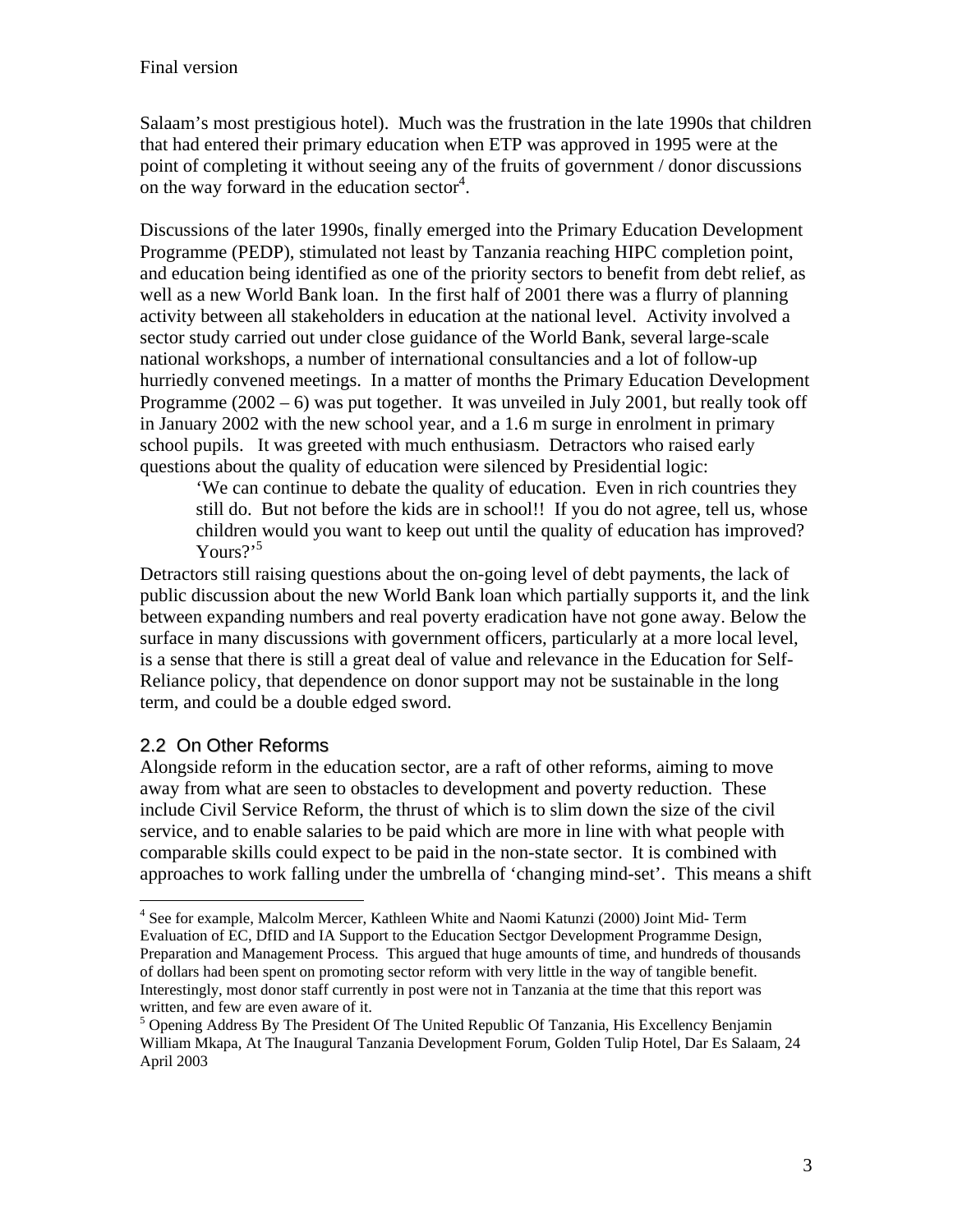away from a 'directive culture', which developed in government service from the 1960s, alongside an approach of 'accounting for inputs' and demonstrating that procedures had been correctly followed, as opposed to newer workplace cultures of results based management and taking a proactive approach to planning and implementation. Local Government Reform is aiming to decentralise decision making, to enable decisions to be taken closer to, and reflect more strongly the needs of, the end users of a government service. There are also a whole raft of financial and budget reform measures, such as the introduction of MTEF, Public Expenditure Reviews and Public Expenditure Tracking Studies and so on which are meant to help ensure budgetary allocations are made in line with stated policy priorities, that the spending is made in line with allocations, and that the money does actually reach the service delivery unit. Numerous sector reforms are combined with a consistent demand for 'high level dialogue' with the ministries concerned

#### 2..3 Conclusion

 $\overline{a}$ 

The point of this diversion into recent history, is that the substantial problems which delayed education reform in the 1990s, were not actually solved by the flurry of activity prior to the unveiling of PEDP, they were merely shelved. Key problems remain, not least of which is a history and mindset for many Tanzanians of being told what to do by outsiders or those more powerful. Education for Self Reliance was an attempt to break with this; it is by no means clear that all these supposedly 'nationally owned' reforms are. Again, it is hard to sustain a high level dialogue without an underpinning philosophy to bring to the discussion; what remains is a process of second guessing what the other participants in the dialogue want you to say<sup>6</sup>.

Again, as the education sector is gradually drawn into the other reform processes, gaps in understanding about needs and priorities for the sector become apparent, so do tensions around linkages with the other reform processes. Different people stand to be winners and losers in this process, helping to ensure that whilst dialogue with potential winners may be relatively smooth, progress in implementation is less likely to be so.

## 3. Current state of primary education sub-sector

The focus of this paper is on the primary education sub-sector, since that has been the priority issue under the PRS, and is the primary locus of changing dynamics about aid modalities and aid effectiveness. A Secondary Education Development Programme (SEDP) will shortly come on stream, but is still at the final planning stage. Changes are taking place very fast at the present time, with the EU having made a decision within the past few weeks to shift from a pooled fund to sector budget support, and changes to the Memorandum of Understanding between government and donors to the pooled fund are being discussed at the time of writing. Heads of the various development partner agencies have already met once with the Minister of Education and Culture to express

 $6$  cf : the attitude of 'Tell us what you want and we will do it to get the money' – a symptom of the problem caused by micro-management in the sector, according to Donald Hamilton, World Bank Education Adviser, Tanzania.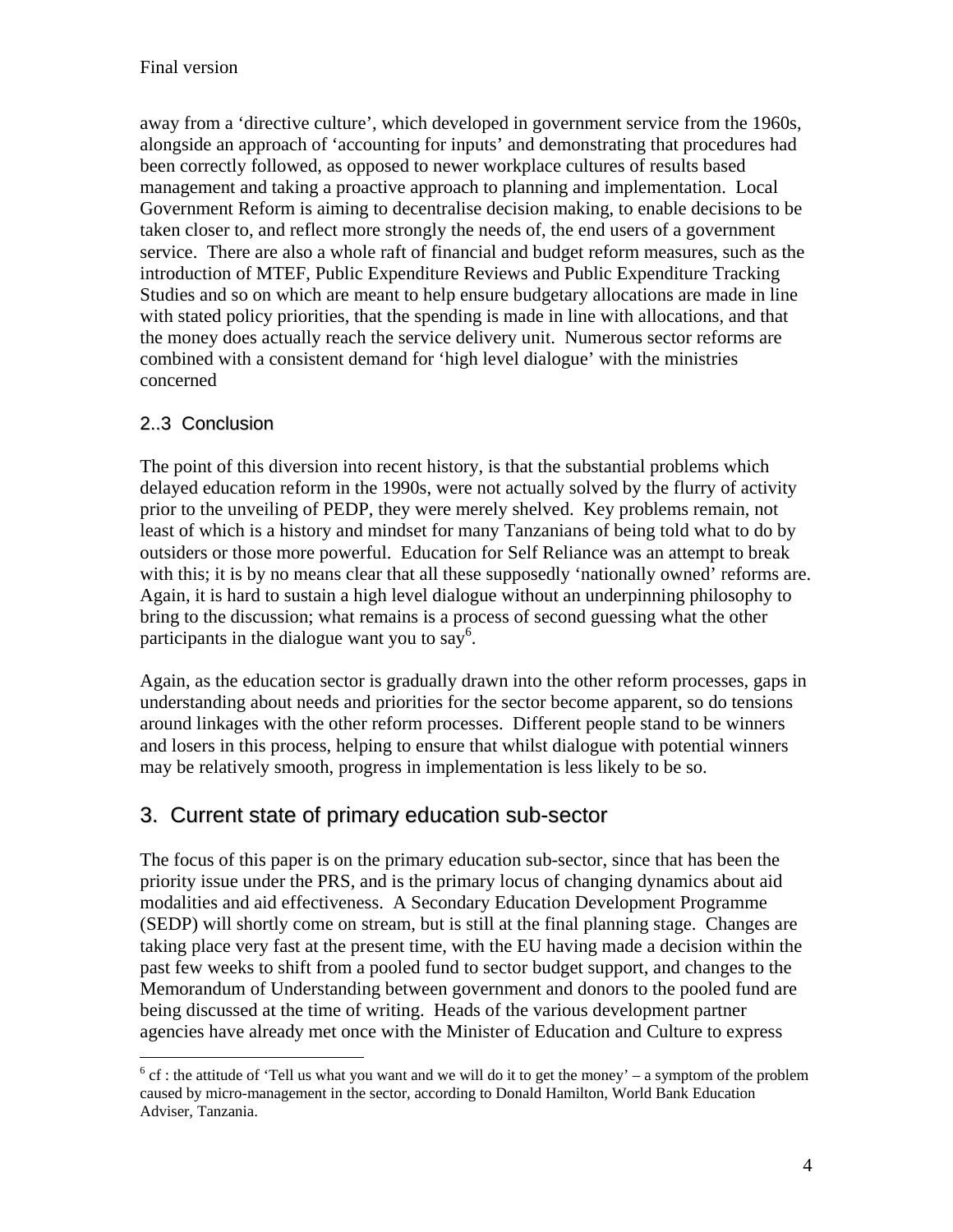frustrations and more meetings are planned over coming weeks; it remains to be seen whether this level of dialogue makes substantial changes in sector development. Despite these shifting grounds, PEPD provides key examples of what is happening over the medium term in the education sector and provides good ground for understanding TCs.

The plans for PEDP were ambitious, and its early successes were cited at the beginning of this paper. A sector briefing out deriving from Tanzania's Participatory Poverty Assessment, showed clearly that much of what government was doing was seen as positive and constructive by research participants, but they also noted a desperate need for the following<sup>7</sup>:

- $\triangleright$  Better skills teaching: of literacy and numeracy, but also the need to acquire skills like critical and analytical thinking, rather than the absorption of information
- $\triangleright$  Knowledge and Information related to daily life: More than 80% of those completing primary school do not proceed, and these should have a syllabus that is appropriate to them, to enable them to reduce poverty.
- $\triangleright$  Values which would assist with daily life: hope and optimism, as opposed to the sense of hopelessness which afflicts the most vulnerable; closing the cultural gap between home and school; cooperation; participation, equal opportunities and rights for groups such as children with disabilities

One of the recommendations of the report was to promote a broad national debate about the role of education in poverty reduction and national development – something which had been squeezed out of donor government 'dialogue' of the previous decade, with its increasing focus on the narrow and technical, and the speed of the planning, out of which PEDP finally emerged.

This year's annual review<sup>8</sup> tries to remain enthusiastic about achievements at school and community level, but notes that increases in enrolments have not kept to targets. Repetition rates are high – up to 10% in some classes. Classroom construction while dramatic, reached only 72.7% of the target, with a more than 19,500 classrooms awaiting completion. Teachers' housing is a particular problem, as is shortage of desks and pitlatrines. Teacher recruitment is below target. The focus of this year's report is on quality of education, and much is written about capacity building, teacher training, developing a reading culture in schools, how to address cross cutting issues and concerns such as special needs education<sup>9</sup>. Despite the intended focus on quality, the overwhelming attention of the report is to institutional arrangements between ministries and financial arrangements – issues which continue to stand in the way of educational quality, PEDP really achieving its vision, and the needs of some of poorest Tanzanians being met.

In the words of the 2004 review:

 $\overline{a}$ 

'There is a contrast between positive developments at school and community level and perceived levels of dysfunction at the centre. Senior officials and directors

<sup>&</sup>lt;sup>7</sup> TzPPA (2002/3) 'Education and Vulnerability to Poverty in Tanzania' Policy Briefing Paper, Working Draft, October 2003.

<sup>&</sup>lt;sup>8</sup> URT, Ministry of Education and Culture (2004) 'Joint Review of the Primary Education Development Programme (PEDP)'.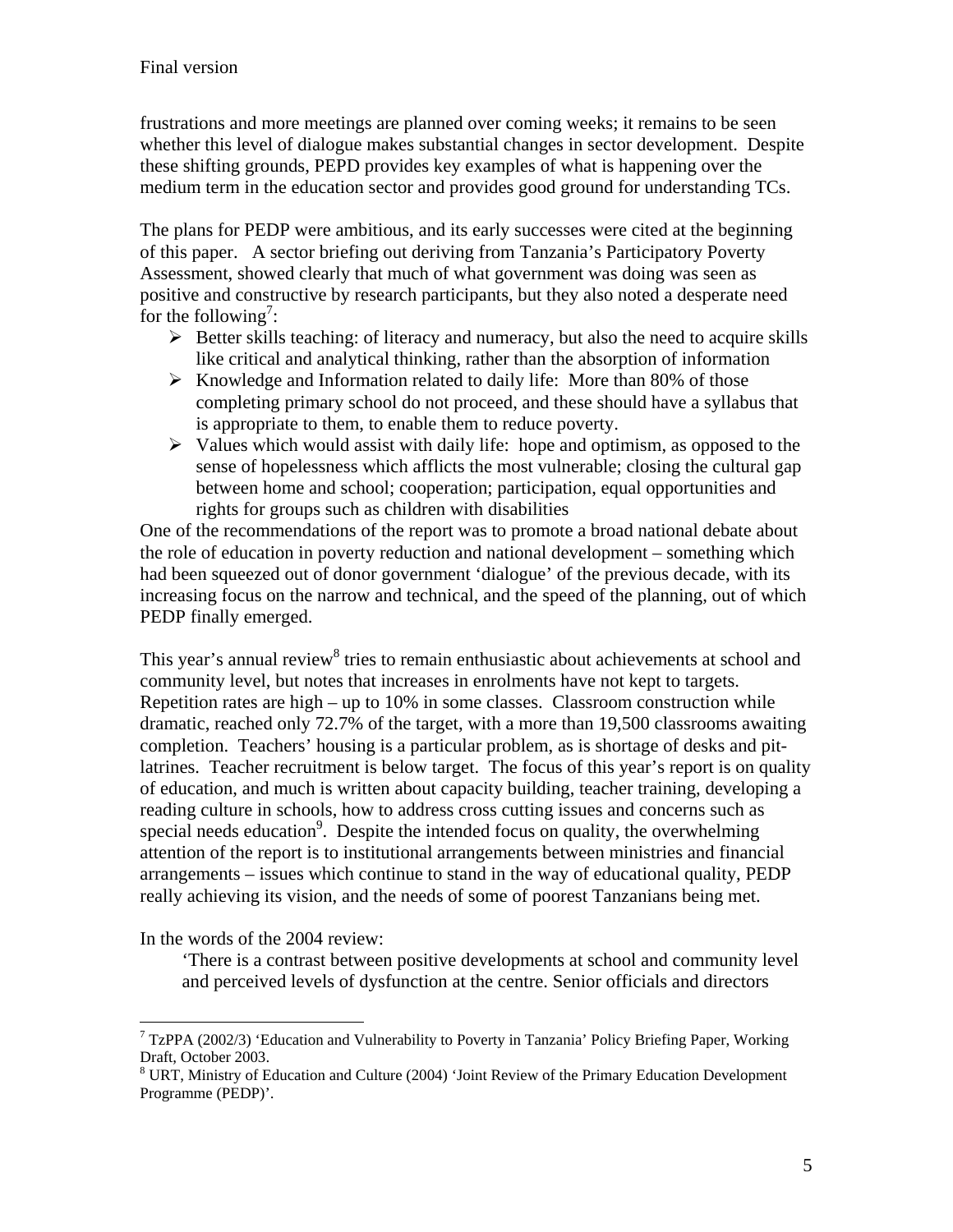expressed disquiet over the lack of coherence in strategic planning, management and accountability, especially within MOEC. Criticism by ministries of other ministries involved in PEDP, and critical concerns expressed by funding partners of GoT's performance, and vice versa, left the Review Team questioning what added value the superstructure is providing in the task of enhancing the experience of schooling for primary school pupils in Tanzania. PEDP is not simply about books and buildings, but about a process of community participation and the way people think, feel and value education. It is also about how education is prioritised in their lives. To an informed observer, providing more money and responsibility to schools, releasing them from burdensome bureaucratic controls and delays and contradictory directives, and making schools the locus of change seems to make good sense.'<sup>10</sup>

This seems to be transaction costs writ large in relations between donors and government, at the same time as a failure to address some of the internal ministry to ministry problems. Both of these are standing in the way of what needs to be enabled at grassroots level, and the critical issue in terms of TCs, is the extent to which donor government interaction in education has become part of the problem and not the means to its solution.

## 4. Transaction Costs: Some working defintions

#### 4.1 'The line doesn't go through that point'

This was the response of one interviewee, conveying the point that the time involved in working through the necessary reforms to make aid effective, and reduce poverty, are not simply costs. There is no blue-print of how, for example, to make national accountability work in a situation where the lion's share of the development budget, as well as a proportion of the recurrent budget, is funded through  $\text{aid}^{11}$ . In a situation where there are capacity gaps, amongst both donors and government, a genuinely working partnership can be about developing a common understanding of feasible ways forward in a particular national context, and towards achieving a shared goal.

Such partnerships in education at national level in Tanzania, can only be said to exist to a very limited extent, and usually for a short period of time, for example around the process of producing a particular report or study. Given the different perspectives that different stakeholders bring to the table, and given that their underlying assumptions are not discussed, this is perhaps hardly surprising.

#### 4.2 Administrative Costs

These refer largely to the costs terms of meetings, reports, and arrangements for release and reporting of money and so on, which take up donor and government time. In Tanzania, there are 20 'development partners' in the education sector, reflecting its

<u>.</u>

 $10$  Ibid page vi

 $11$  In 2001/2 Approved funding of PEDP was 71.9% from government, with the remainder from external financing. In 2002/3 government share fell to 60.4% and again to 46.6% in 2003/4. (URT, Education Public Expenditure Review, prepared by ESRF, April 2004, page 41.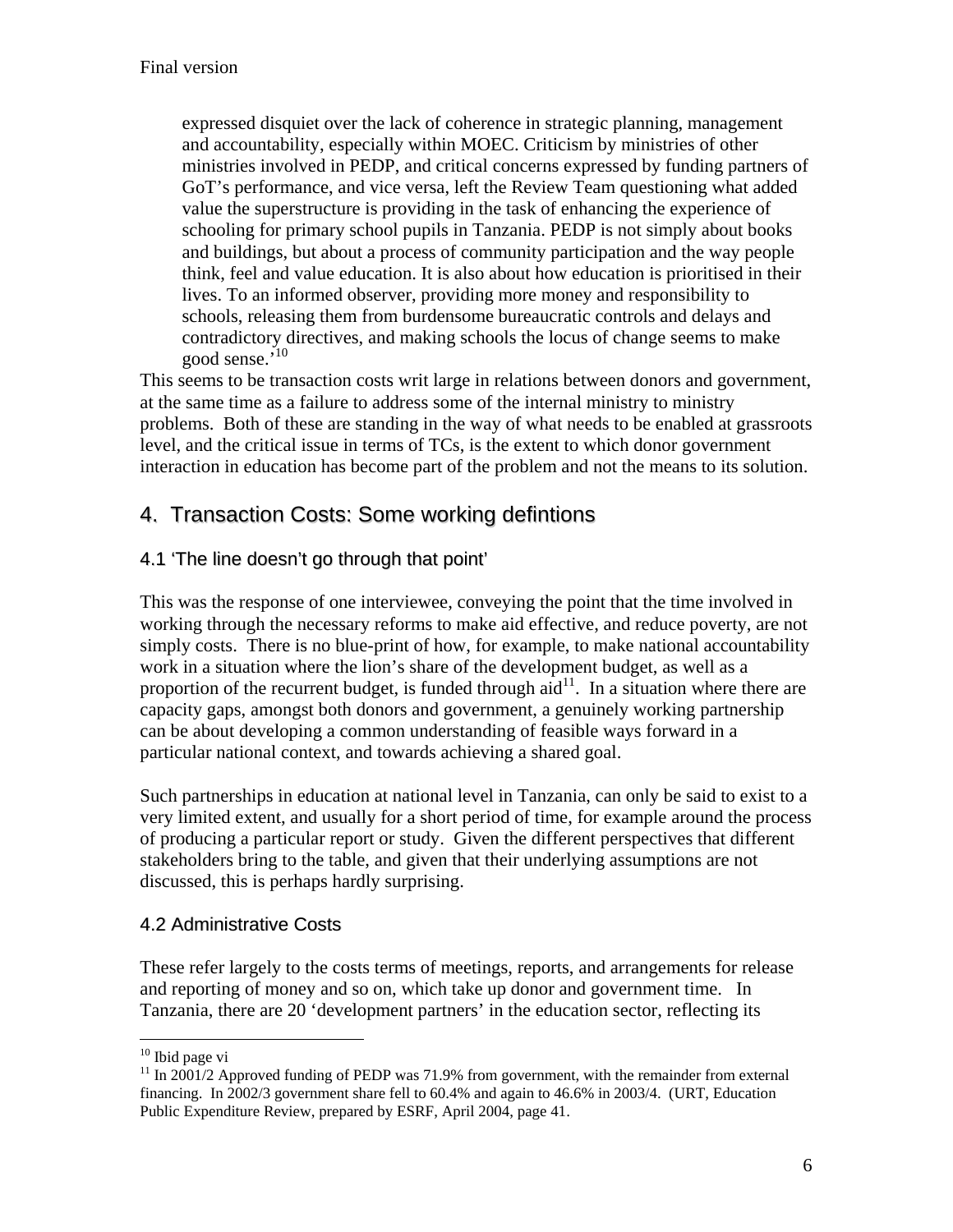priority in Tanzania's first PRS. The sector is widely regarded as oversubscribed, and the Like Minded Group (LMG) in Tanzania (which includes both those involved in direct budget support and Pooled Fund support to PEDP) recently commissioned a mapping study, and stimulated a self-evaluation exercise with a view to encouraging more silent partnerships, and exiting from the sector by the development partners making smaller financial contributions.

In researching transaction costs, the effort was made to quantify them, but this has proved impossible. Almost all those interviewed bemoaned the high level of TCs, but no one interviewed is actually trying to quantify them. There were a number of suggestions as to TCs might be measured, including the number of reports, missions, meetings, separate (as opposed to collective across all donors) legal instruments, separate audit requirements, and ultimately whole staff members, particularly sector specialists, who would become surplus to requirements through a shift to Budget Support.

It does appear that there are some entire jobs which are largely about administrative transaction costs. On the DP side, one officer estimated her time was more than 80% spent in liaison and networking to promote donor harmonisation and establishing common ground over sectoral issues. In another agency, sector level staff priorities have been established as being information gathering, synthesising and sharing, largely through all the sector meetings, second only to urgent demands for information from HQ. The added value of all these meetings in terms of aid effectiveness is not being assessed, except by default – that the shift towards sector or budget support would mean that some of these posts become redundant.

There are also some government officers whose jobs appear to be largely a transaction cost. They work as a buffer, mediating between mainstream business of running the ministry, and ensuring that donor requirements are met, so that financial support continues to flow. One such officer referred to the number of meetings which are 'not government meetings', and whilst regretting the time they take, referred to them as 'the cost of poverty'. In line with stated government preference, he advocated greater use of budget support, but was clear also that the need was to keep as many donors in support as possible. With a large financing gap on the national budget in the absence of heavy donor support, the need is to maximise whatever support is available in whatever form it comes.

#### 4..3 Tying Costs

Tying costs are not being addressed explicitly in this paper, since they are negligible in comparison to the other TCs. Apparently the issue of tying was raised around textbook procurement for the forthcoming SEDP, but it was shelved in favour of the ordinary government tendering mechanism. Textbooks for primary education are procured at local government or school level, as are materials for school construction. The scope and scale of TCs, should not blind us to the advantages of not having to contend with formally tied aid.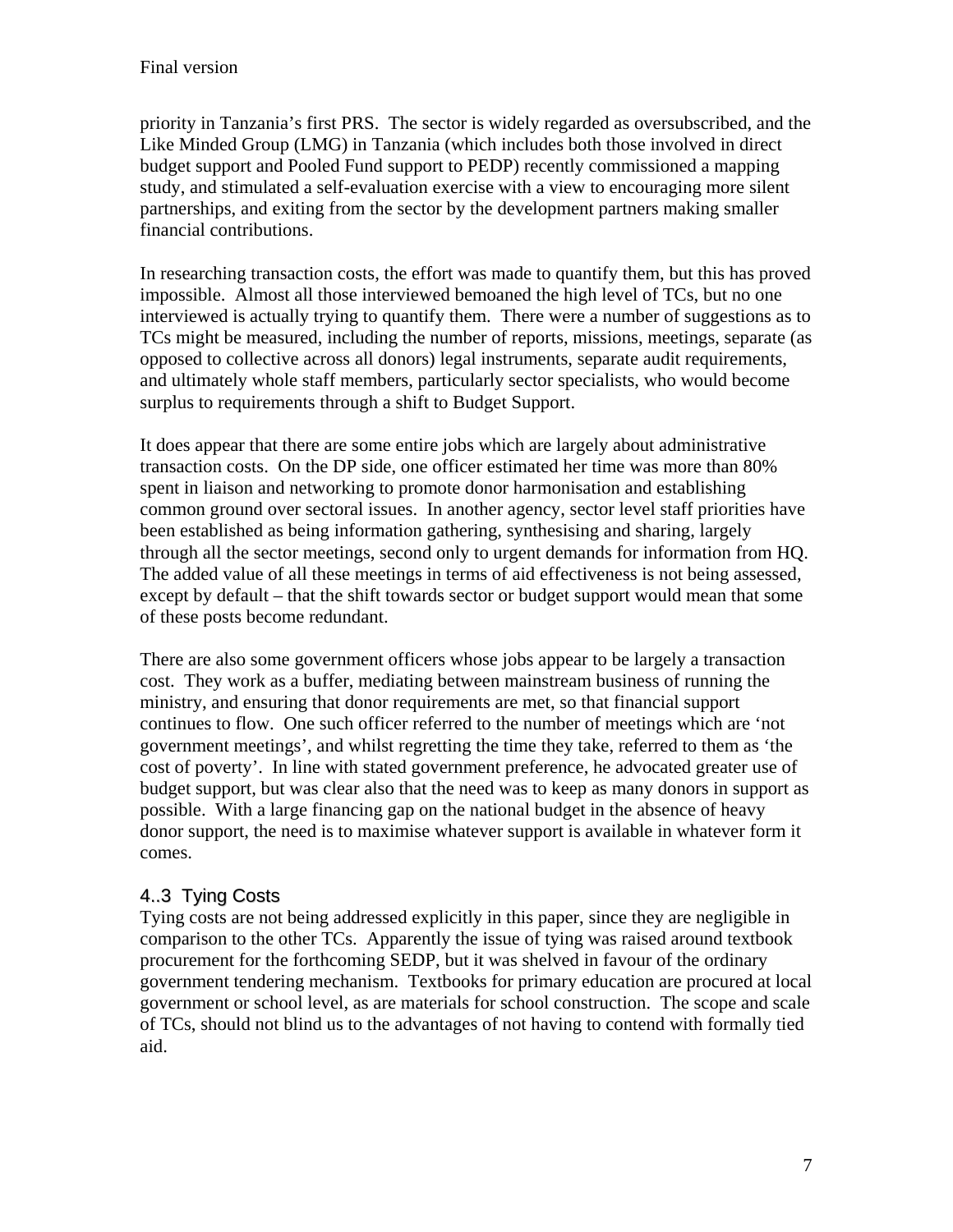However, there still remains the issue of choice of consultants. Whilst not formally tied, there is an issue in that capacity for PER and PETS work, of a standard acceptable to donors, is higher in outside Tanzania rather than in local institutions – not least since these instruments were developed outside Tanzania. There is frequently some jockeying amongst donors over the choice of preferred consultant, and decision making over choice of consultants then frequently adds to administrative TCs discussing selection criteria, and subsequently ensuring that the report is of a standard acceptable to all.

#### 4.4 Fiscal Costs

These are the costs relating to financial flows and aid modalities. Funding comes through four different modalities:

- ¾ Project support including the following areas: teacher education, classroom construction, school mapping.
- $\triangleright$  Pooled Fund support to PEDP
- $\triangleright$  Sector Support to the primary education sub-sector (PEDP)
- ¾ Budget Support to Government of Tanzania.

In what follows, the administrative and fiscal costs of the different modalities are considered together, since as will be demonstrated below in the context of pooled fund support to the education sector, where the administrative (planning and reporting) requirements are too high, this has an impact on fiscal costs in terms of level and predictability of funding.

## 5. Projects

<u>.</u>

One of the major reasons given for a shift towards a sector wide approach was that the high number of projects within MOEC was creating in effect a parallel structure of TA outside the mainstream government budgeting, decision making and administration structures. One of the largest of these projects was the huge District Based Support to Primary Education (DBSPE) which at its height worked in over 70 of Tanzania's 120 + districts. The decision was made in 2000 that all projects should be mainstreamed partly in order that more resources should be captured within the main government budget. This has to some extent been achieved, and very large projects like DBSPE have slowly been wound down.

However, even now, there are an estimated 110 projects still on the books, with an average size of  $$906,000^{12}$ . New projects are also being talked about, for ICT and special needs education, even from LMG donors who are supposedly those most committed to moving towards budget support. Some of these plans are in response to direct requests from government for project support, which tends to imply also that MOEC ownership of the sector wide approach concept is not strong.

 $12$  Mapping Exercise of Interventions of the Likeminded Development Partners in the Context of the Tanzania Joint Assistance Strategy (JAS), Commissioned by the Embassy of Ireland (on behalf of the LM Group) Dar es Salaam, October 2004.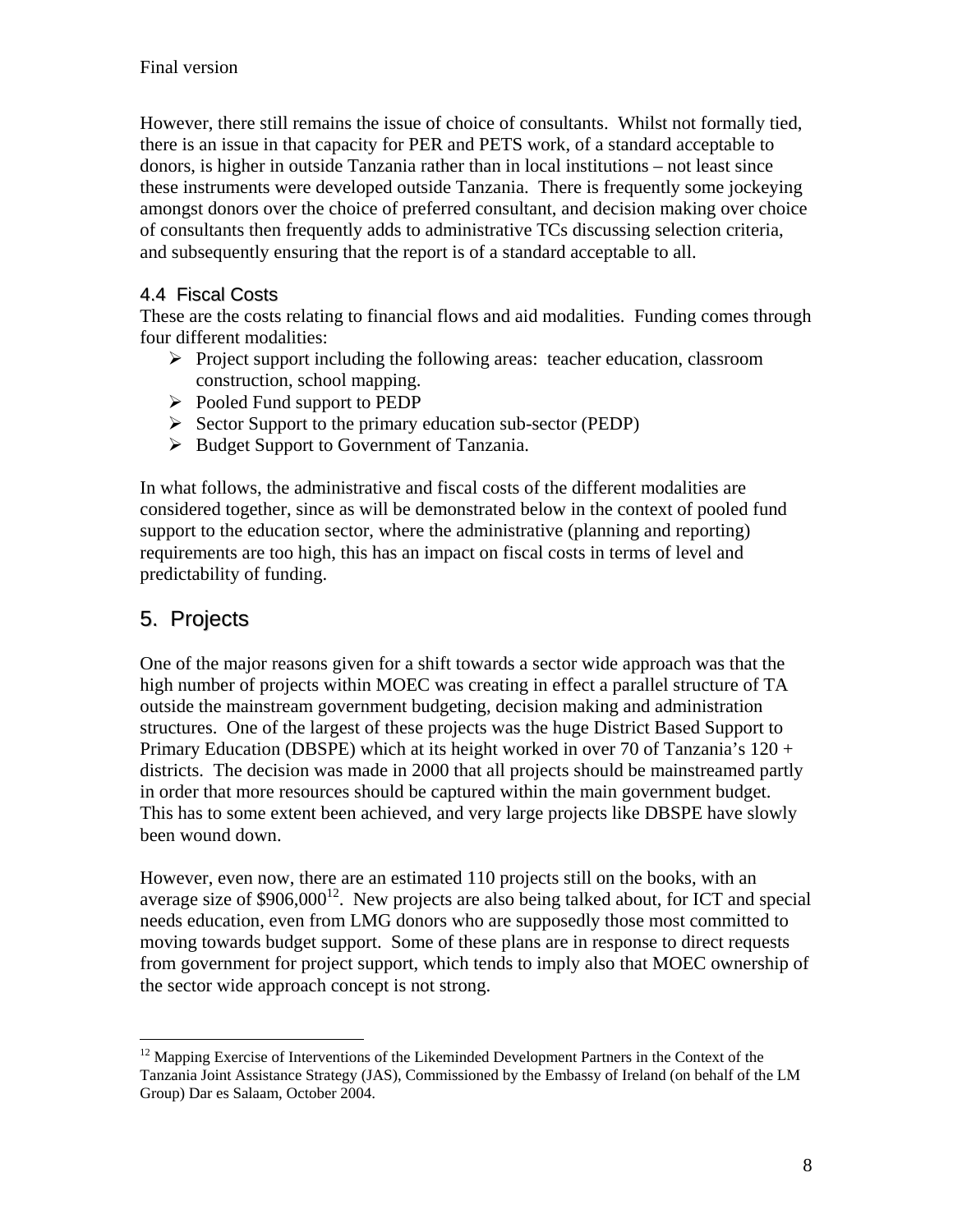A major sticking point in the shift away from project support is the position of the smaller contributors – they feel that their distinctive voice will be lost in the context of a larger and more comprehensive contribution to Government of Tanzania, and that the best way to maintain their individual 'leverage' is through projects. Quite what they want to achieve through this individual leverage is not articulated, beyond general references to 'sector dialogue'. The danger is that this wish for 'dialogue' too easily becomes the use of dialogue to press pet concerns, and puts donors into the position of being lobbyists for a particular issue, or using technical advice as *de facto* conditionality, since the dialogue is so closely tied to provision of funding. Insufficient attention is often given as to why those concerns – are not coming up through local institutions, and how far pursuing these concerns could be blocking genuine Tanzanian ownership of the education and other reforms.

Some bilateral agencies who are seeking to move strongly away from project support, are not actually in a position to know if their government is supporting projects in a sector, as they come through a different arm of government, or even from their domestic line ministries. This all creates a confusing picture for recipient governments when the rhetoric of reducing projects does not add up to the reality of what is being supported.

Projects are not in themselves the problem. It is when they create 'perverse incentives' that there are difficulties. These incentives can be at the level of TTCs – toys (computers), trips overseas, and cars, to enhance commitment to the success of the project, or they can be that it is easier to approach a donor for project funding than to go to the Ministry of Finance to argue the case for prioritization of funding for a particular sub-sectoral concern. As an indication that they are not in themselves a problem, the Ministry of Finance is reportedly interested in financing an initiative to fund Marie Stopes Clinics – which have demonstrable benefits for pregnant women living in remote rural areas, through the national budget.

Moving away from project support can also mean moving away from area based programmes, which had the benefit of enabling donors to get a better perspective on the impact of programme and reform implementation from outside Dar and outside their own sectoral area of interest

Despite the transaction costs that exist with these projects, no one interviewed volunteered information or identified projects as problems, except in so far as some agency's wish for them is seen as an obstacle to achieving the greater gains in terms of poverty reduction arguably obtainable through budget support.

Looking beyond the confines of the sector, one of the most controversial of the 'projects', is the Tanzania Social Action Fund (TASAF). 'TASAF activities are designed to improve basic social and economic services and protect vulnerable groups, including young children, while the positive impact of the ongoing structural adjustment and administrative reforms take hold<sup> $13$ </sup>. Run out of an office in the heart of Dar es Salaam, close to the Prime Minister's Office and the State House, TASAF is defined on the World

<u>.</u>

 $^{13}$  http://www.worldbank.org/afr/tz/tasaf.htm 15<sup>th</sup> November 2004.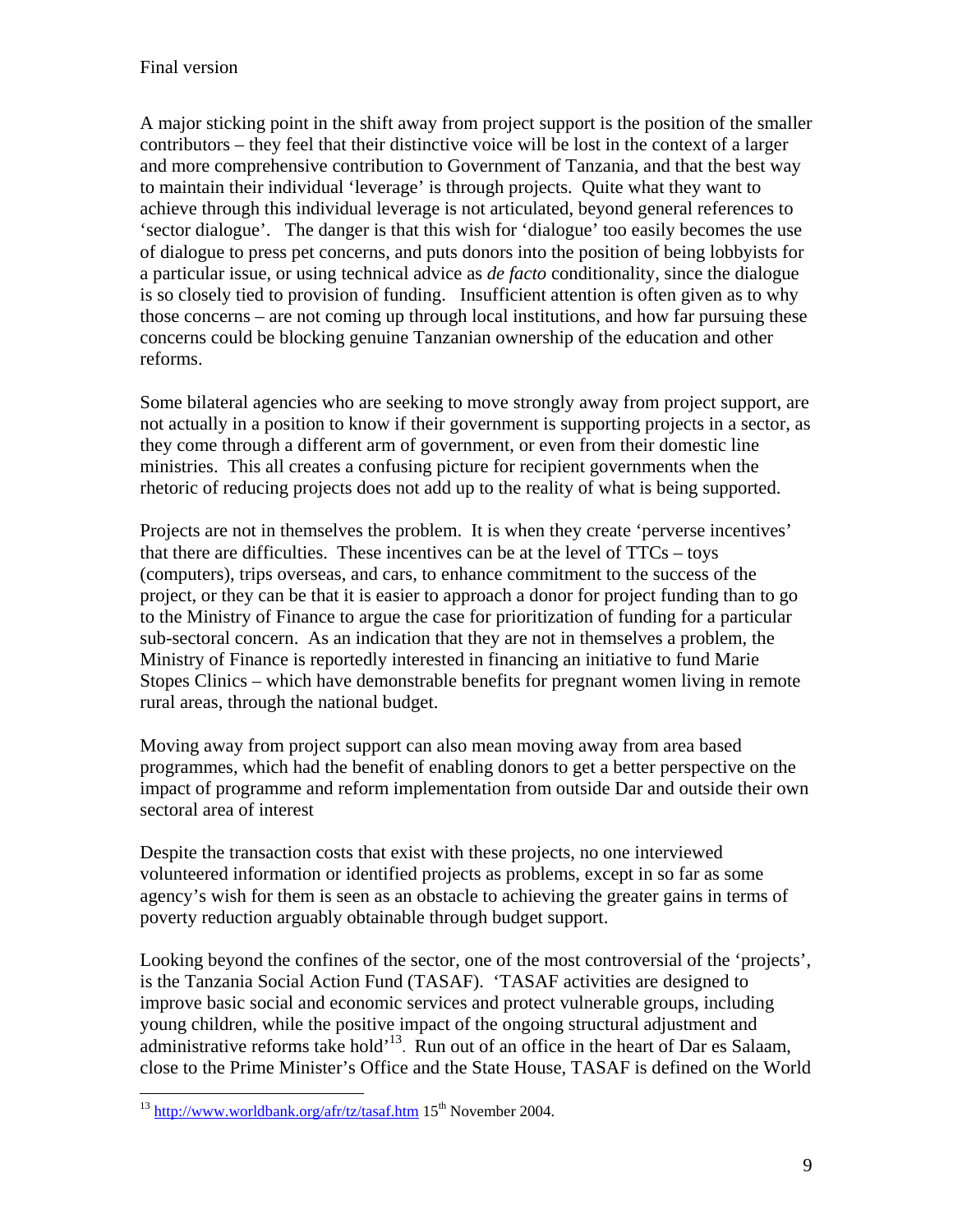Bank website as a 'community based development initiative' with numerous 'subprojects<sup>'14</sup>. Activities include the construction of 1,888 classrooms, 481 teacher houses, 277 modern school latrines. It is mentioned here not primarily out of concern with transaction costs it may or may not generate - the President himself has warmly endorsed TASAF activities, not least because of a reported 87% of project funds going to beneficiaries with very low costs in administration - but the fact that the way it operates seems to be inconsistent with other on-going reforms, including over decentralisation and public sector finance. It causes frustration in some government quarters because of this. Despite the Bank's own initiatives to promote public sector financial reform, TASAF expenditures are not captured in the national budget. MOEC officials are completely in ignorance of their planned expenditure, and sometimes so also are district level officials. Arguably this is naturally the case, since the planned activities are identified at grassroots level, but the scale of the operations and the lack of clarity as to how they coordinate even with district level plans, led one central government interviewee to comment with disappointment on the 'obvious duplication of efforts'.

## 6. Pooled Fund and Sector Support to PEDP

#### 6.1 Administrative Arrangements and Costs

Pooled Fund and Sector Support to PEDP are different, but they are being considered together as they both support PEDP directly, and have related administrative TCs since the decision making structure within MOEC and PO-RAL $G<sup>15</sup>$  connects them both. Ironically, whilst the intention was that PEDP would be the primary sub-sector component of a sector wide approach<sup>16</sup>, one of the most frequent criticisms it comes under is that it is in fact a 'giant project'. In the budget the PEDP is identified as a project (number 4321). 'The use of the word 'project' in the budget may be unfortunate terminology by the government, nevertheless, from interviews with government officials, it is clear that the Government perceives PEDP as having become a 'project' because they feel it is micro-managed and controlled by the donors.<sup>'17</sup>

 $\overline{a}$  $14$  ibid

<sup>&</sup>lt;sup>15</sup> The ministry responsible for the administration of education at local level.

<sup>&</sup>lt;sup>16</sup> It is further ironic that donors can being wrapped over the knuckles about the following terminological distinctions, when many of their partners, have not internalised its basic premises: 'A SWAP has various characteristics, as defined above, which include Government ownership of a programme; increased coherence between policy, spending and results; and reduced transaction costs. These characteristics may be applied to a sub-sector and in the TOR for this evaluation it is stated that a sector wide approach is applied to PEDP. However, applying the comprehensive characteristics of the sector wide approach to a sub-sector is not the same as a comprehensive approach to a sector as a whole. Sector Wide Approach means comprehensive planning for the whole sector (sometimes written as SWAp which refers to the **process**); by extension a comprehensive approach to planning a sub-sector is also (misleadingly) called a SWAp. (SWAp should be distinguished from SWAP which is a Sector Wide Approach **Programme**). Although a SWAp has been applied to PEDP and it has been comprehensively planned as a sub-sector, PEDP lacks linkages to secondary education and the rest of the sector. It is therefore incorrect to say PEDP is a coherent part of a SWAP.' European Delegation op cit page 31  $17$  ibid page 15.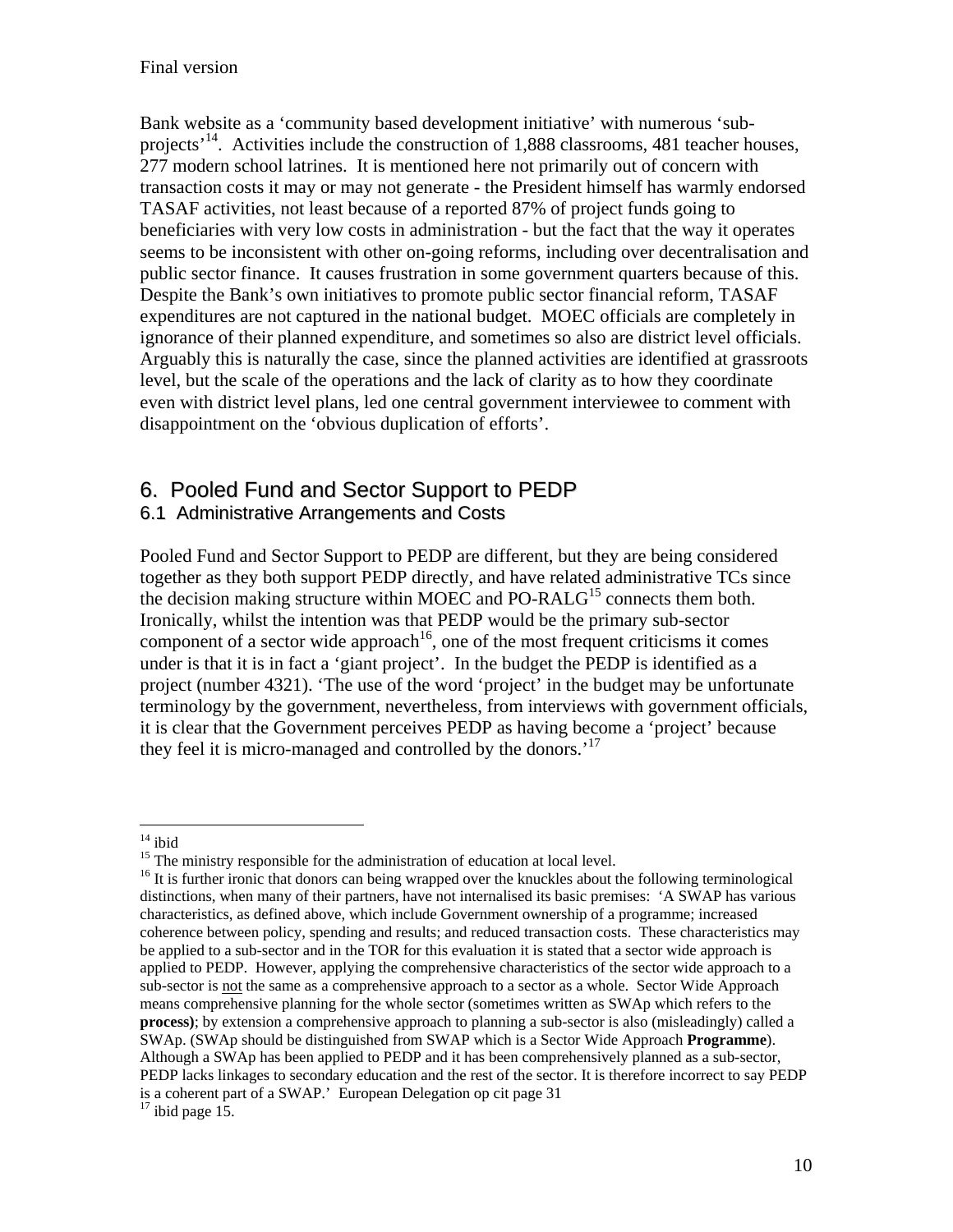$\overline{a}$ 

The decision making structure, involves the following committees. The key one is the Basic Education Development Committee (BEDC), which is supposed to be chaired alternately by the Permanent Secretary (PS) of MOEC and the PS of PO-RALG, as the main two stakeholder ministries. All donors are represented in BEDC, as are other stakeholders including NGOs. BEDC is supposedly supported by the following technical working groups (TWGs), each chaired by a Director:

- $\triangleright$  Enrolment expansion making recommendations as to what needs to be done to increase net and gross enrolment, reach out through non-formal education and so on
- $\triangleright$  Quality improvement recommendations about actions to improve the quality of education
- $\triangleright$  Institutional Arrangements responsibility for effectiveness of working relations between the two key ministries and all the levels of administration from school, through district to national level
- $\triangleright$  Resource Allocation, Cost Effectiveness and Funding (RACEF), which is also the education sector public expenditure review (PER) TWG

 $\triangleright$  Cross-cutting issues: primarily focussing on gender, environment and HIV/AIDS The work of BEDC is streamlined through a body called the Task Force, which serves as a clearing house to ensure that matters can be dealt with in the much larger BEDC quickly and efficiently.

Despite its apparent logic, this structure is dysfunctional. Not one interviewee was found who spoke in its favour. Donors complained of lack of senior enough representation at the meetings of BEDC, despite it being for them their main forum of engagement. Government complained of too many meetings 'which are not government meetings'<sup>18</sup>. NGOs complained that 'real decisions' were made elsewhere than through this structure, which defeated the point of attending. No one is happy, and it is apparent that the administrative TCs of working in this way are very high. Neither, however, is there much real movement to change the administrative structure, as it has been laid out in the original PEDP document which, project-like, is due to come to an end in 2006.

Part of the reason for this structure, is to carry out business which is required under either the Pooled Fund Memorandum of Understanding  $(MoU)^{19}$  or other work such as the PER. This work involves mainly planning and reporting:

- $\triangleright$  Quarterly and annual progress reports giving quantitative and qualitative data on progress of activities identified in work plans
- $\triangleright$  Financial monitoring on a quarterly basis funds expended against activities and outcomes. The transfer of funds for each item is reported against the budget amount. There is a time lag of one quarter to allow data to be collected and processed

 $18$ <sup>18</sup> These complaints are rooted in the same problem – since the meetings are not mainstream business for government, deputies are frequently sent to meetings. Since they are often not well briefed, they often do not speak out at the meeting, which leaves donor frustration that the meetings are not 'moving things forward'.

<sup>&</sup>lt;sup>19</sup> The Pooled Fund involves 9 donors and is governed by an MoU which was signed by the original 5 partners in 2001.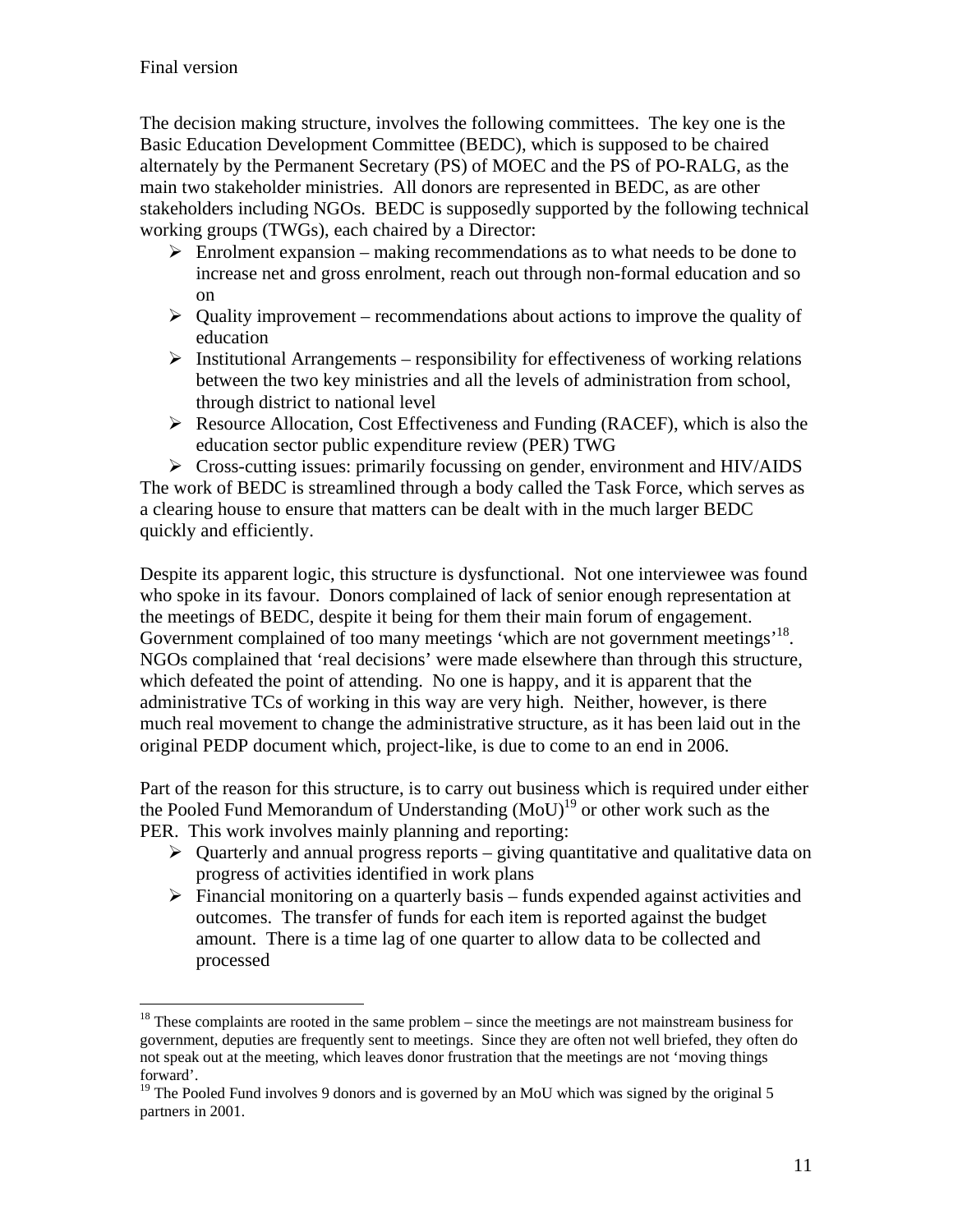- $\triangleright$  Annual audit with provision being made for this to be by an international firm, rather than the government's own auditors
- $\triangleright$  Financial tracking the first PETS study was carried out in 2004, involving tracking funds through MOEC, PO-RALG and MoF.

These activities are now widely regarded as highly problematic for three reasons:

- $\triangleright$  They constitute a parallel process
- $\triangleright$  They are not feasible to carry out
- $\triangleright$  The purpose and use to which the various documents are put.

The parallel process comes from the fact that these planning and reporting processes duplicate government ones. One donor sector specialist noted that after having spent hours trying to connect PEDP activities with government votes and subvotes, it became apparent that MOEC had provided data to MoF in high level of detail, including GSF codes and in line with MTEF, but that this information was not the same as the information given to donors, leaving them confused and angry. It appeared were 2 sets of plans and budgets in circulation serving different needs. Auditing is another parallel process which causes frustration this time to government. Government auditors are generally respected and responding to their queries is a priority. Having to respond to another set of queries, this time from Deloitte and Touche, doubles the work load, and does not necessarily have any linkages back into strengthening government systems.

It is now generally agreed that the demands of all these activities on a quarterly basis is unrealistic – not least Tanzania is a very large country, and building up a picture of work plans from the operational level (more than 12,000 schools, some in remote rural areas, reporting to district offices where there are no computers) is not feasible. There was some feeling that it was not realistic, even when the MoU was signed, but it went through nonetheless, and some donor sector specialists have been trying to stick to the letter of the agreement ever since, which is a cause of on-going friction.

Another source of friction is differences of opinion about the quality of the reports, their purpose and the use to which they are put. It would appear that rather than seeing reports as the basis for making changes in future plans and priorities on the base of past performance, which is what the donors expect, government has tended to see the production of the report as an end in itself, and little or no subsequent action is taken. For example 2004 Review is peppered with comments about the situation not having changed since the review the previous year, which was carried out by the same lead consultants. On the other hand, it is also reasonable to take the view that the annual review for example, can only sample a small number of districts, and that rather than act on the basis of a small sample, it is better to cross check against more systematic data coming through government's own feedback mechanisms, and act on the basis of that. Whilst this may be a positive example of government sensibly relying on more systematic data sources, it leaves frustration on the part of donors that their efforts, which are in line with the legally sanctioned MoU, are being visibly marginalized. The perception is also that neither is there comparable effort on the part of government to build capacity to improve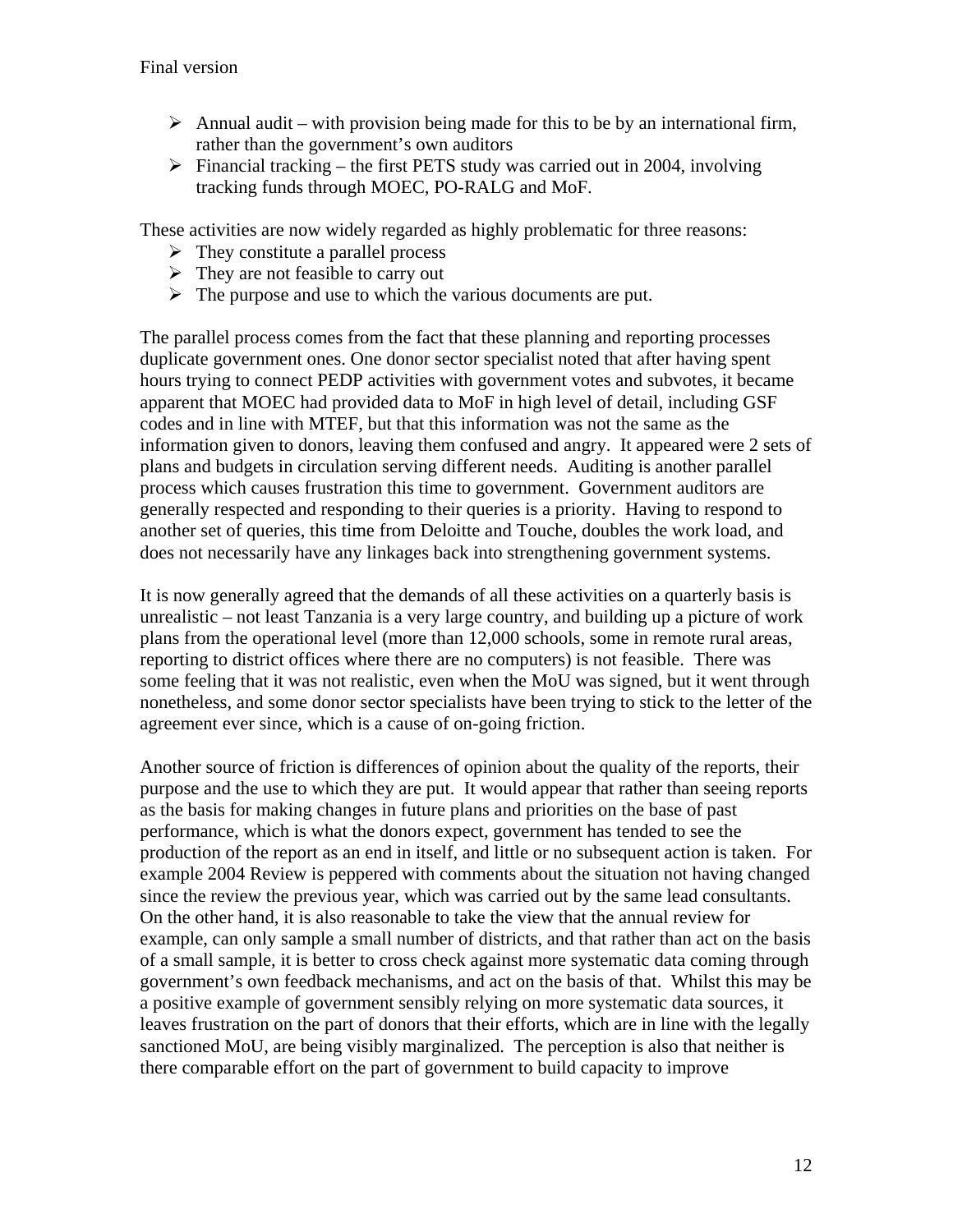government's own reporting mechanisms so that they contribute more to results based management.

Disagreements between Pooled Fund Partners (PFP) and the World Bank have also diverted attention away from a focus on achieving sustainable and predictable financial flows, let alone promoting local accountability. Relations between the PFP and the World Bank education specialist have ranged between cool and hostile, with suspicion on the part of the PFPs that the Bank has encouraged MOEC to see the pooled fund in a very poor light, fomenting some of the frustration with the demands of the MoU, and apparent lack of willingness to carry it out. There is a sense in MOEC that meeting 'prior actions' agreed as part of the loan agreement is easier than trying to meet changing and undocumented PFP expectations, over for example the quality of a particular report, and expectations of its follow up.

The underlying problem with these dysfunctional structures and mechanisms is that it is hard to construct them as part of an ultimately benign spectrum where meetings and reports blend into genuine dialogue and partnership towards a common goal. Through the goodwill and hard work of particular individuals, enough has been done to keep the 'partnership' from complete collapse, and hence financial flows from drying up. As will be described below, however, the demands of reports and meetings have had a negative effect on the predictability of financial flows. Just reducing the number of meetings or reports, or shifting to budget support, may reduce the frustration of individual government or donor officials, but it will not substantially increase the effectiveness of aid, because of the underlying fiscal and other problems that risk being untouched.

#### 6.2 Fiscal costs

#### **6.2.1 Unpredictability of Financial Flows - Quantity**

Releases from both sector support and pooled fund have been consistently problematic and dogged with uncertainty.

The sector support is a loan from the World Bank; once government has fulfilled the 'prior actions' laid out in the loan agreement, tranches of funds are released directly to exchequer. According to the 2004 PEDP Review, the sector support tranche due by June 2004, still had not been received as of October. The following IDA flows are recorded:

| Institution | Year 2002/03             |              | Year 2003/04            |                   | Year 2004/05  |  |
|-------------|--------------------------|--------------|-------------------------|-------------------|---------------|--|
|             | <b>Budget</b>            | Actual       | <b>Budget</b>           | Actual            | <b>Budget</b> |  |
|             | Tshs.<br><b>Billions</b> | $US $$ mill. | Tshs.<br><b>Billion</b> | Tshs.<br>billions | Tshs.         |  |
| <b>IDA</b>  | 48.1                     | 55.95        | 87.23                   | 56.3              | 26.09         |  |

Source: PEDP Review 2004, quoting MOEC/PORALG records

The Pooled Fund arrangement has two phases of releasing funding into the government financial system. The first involves individual donors releasing funds into a Holding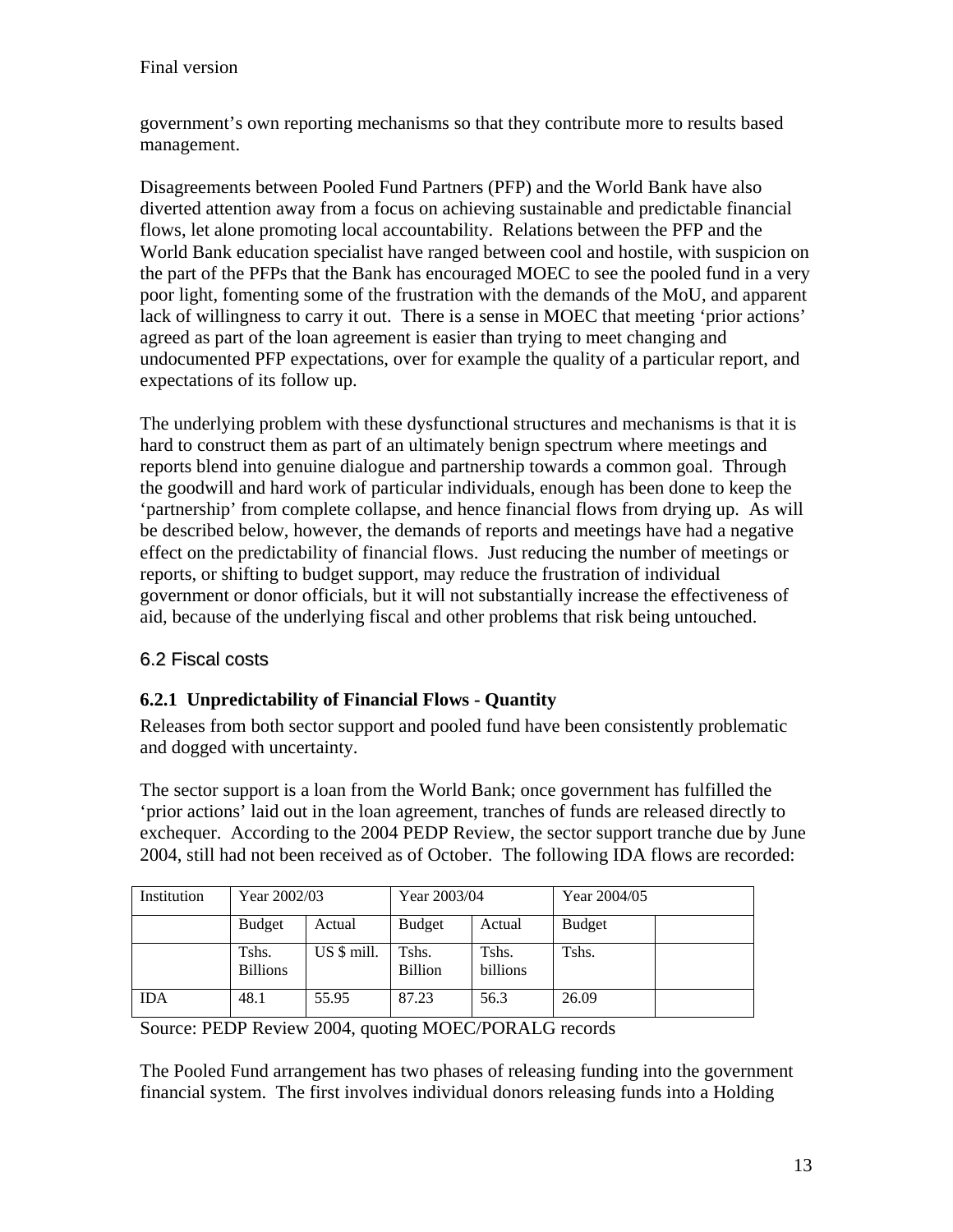Account on the basis of conditions stipulated in the MoU and individual cooperation agreements with the government of Tanzania. The second phase involves release of funds from the holding account into treasury, after all partners are agreed that that the MoU conditions – audits, reports and so on described above - have been met. In the words of the review: 'The pooled fund manifests characteristics of uncertainty on both issues of release of funds to the holding account and clearing of funds to the exchequer account. The pattern observed in year 2002/03 is repeated in year 2003/04. Apart from there being no regular release of funds on a quarterly basis, the release of funds available did not observe quarterly needs.'20 The release of funds to exchequer bears little relationship to how much funding there is in the holding account, as shown in the table below. When more is approved or endorsed than is actually in the account, it adds to frustration on the part of government, that they are being asked to bear heavy transaction costs for insufficient benefit $^{21}$ .

Table 1: Comparison of amount approved by Pooled Fund Partners with Holding Account balance

| Dates                              | 2002/2003  |                           | 2003/2004    |                         |            |  |
|------------------------------------|------------|---------------------------|--------------|-------------------------|------------|--|
|                                    | October    | May                       | February     | April                   | August     |  |
| Balance in Holding<br>Account      | 12,202,003 | 18,661,085                | 13,041,646   | 29,034,814              |            |  |
| Balance approved by<br><b>BEDC</b> | 12,524,400 | 128,071,738 <sup>22</sup> | 81,478,357   | 122,744,188             |            |  |
| Amount endorsed by<br><b>PFP</b>   | 12,524,400 | 49,005,665                | 50, 702, 076 | (Approval in<br>August) | 11,430,100 |  |

Sources: (i). Balance in holding account according to MOF data

 (ii). BEDC and PFP according to information compiled by Secretariat (Coordinator's office).

When this is translated into actual quarterly disbursements, the following is the picture for 2003/4. In the past there have been no disbursement for some quarters due to poor audit reports.

Figure 1: Releases of funds by Donors<sup>23</sup>

 $\overline{a}$  $20$  MOEC (2004) op cit page 14.

<sup>&</sup>lt;sup>21</sup> Because of problems with when PFPs put funding into the account, they do sometimes approve more for withdrawal than is actually there. This results in government having to withdraw what is available at different times. On one occasion, more was withdrawn than had been authorised – and this was publicly apologised for. This has resulted in PFPs now requiring to see actual bank statements to check on levels in the account – an indication of how far micro-management and lack of trust can take you.

 $22$  Even if one were to take into consideration the expected release from IDA amounting to some US \$ 55.95 million whose credit in the holding account took in place in June 2003, still the amount approved is far larger than the expected balance.

 $23$  MOEC (2004) op cit page 15.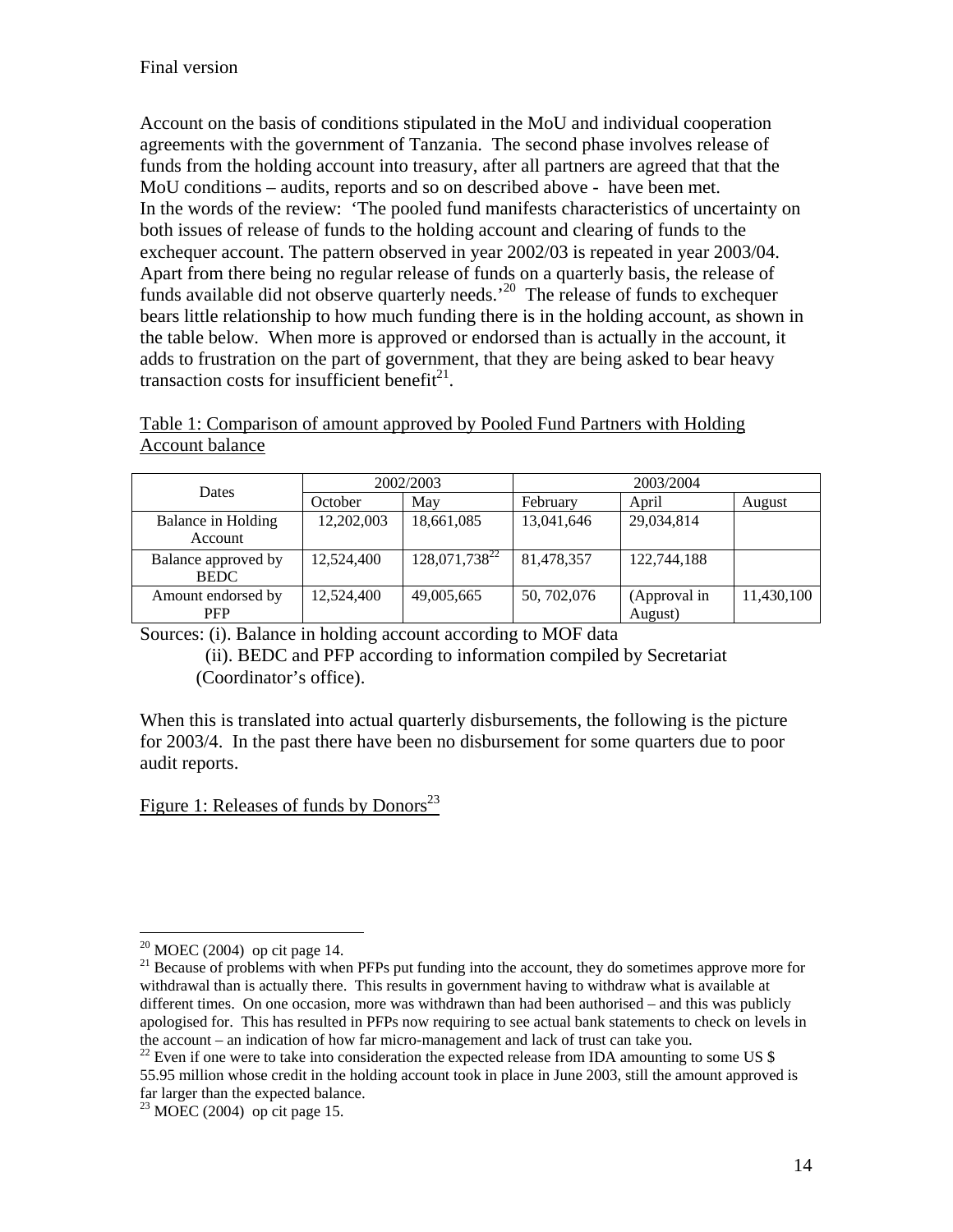

This is then also mirrored by disbursements from central government, showing the distorting effect of delays is disbursement from the pooled fund.



Figure 2: Levels and patterns of actual spending on PEDP in 2003/04

#### **6.2.2 Unpredictability of Financial Flows – targeting**

The emphasis on the 2003/4 was on improving quality in PEDP. Plans and budgets were drawn up to reflect this, but the Annual Review notes that whilst emphasis in terms of planning was put on quality enhancement, in terms of disbursement there has been little deviation from previous spending patterns.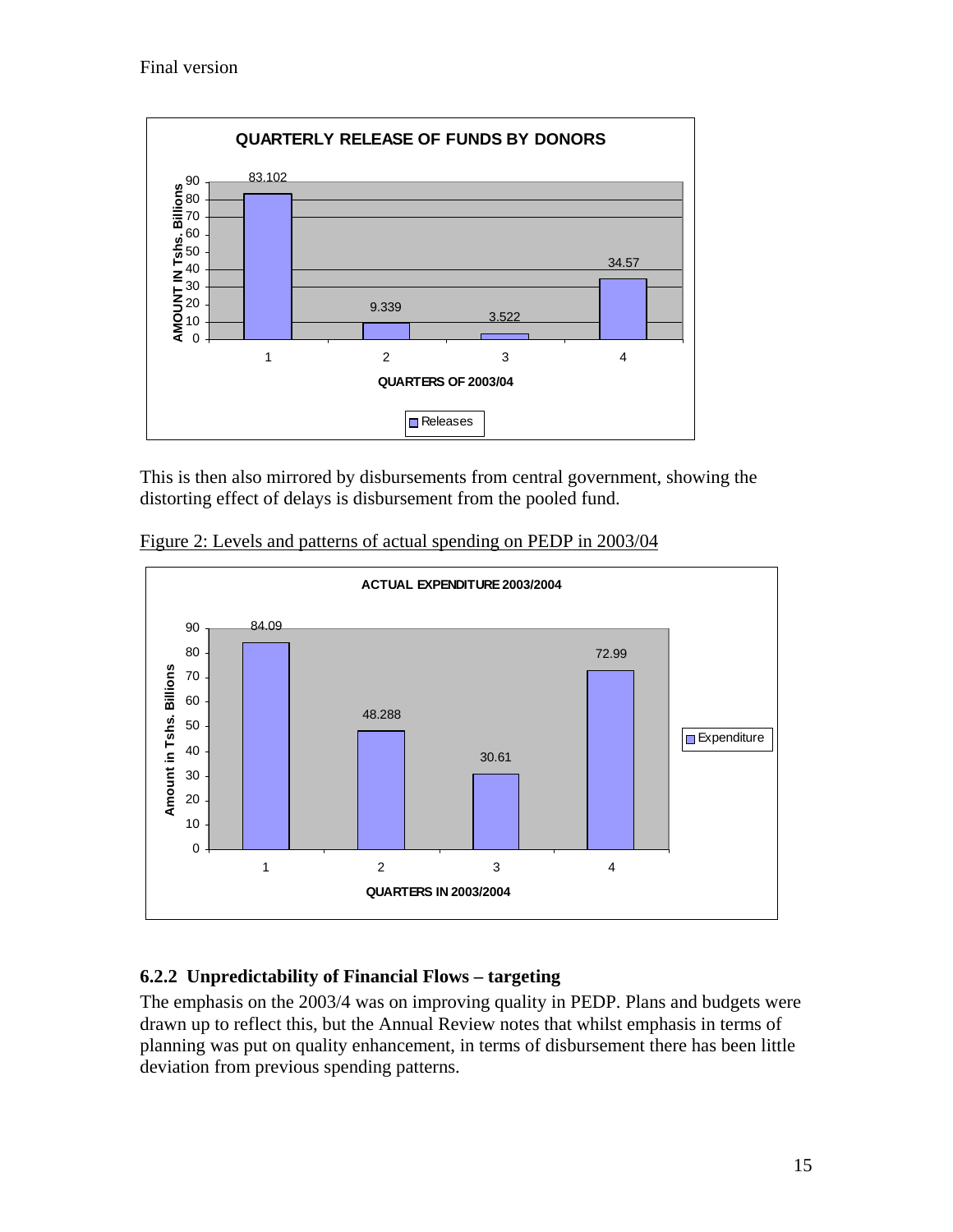#### **6.2.3 Results of Unpredictability**

The result of these problems is that the timing and level of disbursements bears little relationship to plans prepared by the end users – 'unpredictability of funding flows, irregular timing of disbursements and uncertainties over the levels of funding are leaving schools, teachers colleges and Council officials asking why they should plan when they have no control over these areas<sup>24</sup>. This risks undermining the thrust not only of PEDP but of other reforms which have the potential to immensely improve service delivery, including fiscal decentralisation and local government reform.

#### **6.2.4 Explanations and the Development of a Vicious Circle**

**The administrative structure of TWGs, BEDC and Task Force has not been effective in ensuring the timely and targeted use of PEDP resources**. On the contrary, it is arguable that the energies of key government officers taken up in meetings 'which are not government meetings', may actually have delayed the process. For the current year, one PFP official noted spending about 15 hours making alterations to the PEDP budget to ensure it was in line with plans approved by BEDC, and finding it impossible to get consistency between the various figures in circulation. A government official independently expressed frustration over the same exercise, seeing it largely as a paper one, just to keep the PFP happy. Where proponents of one instrument (sector support) have been undermining support for the pooled fund, this seems to have contributed to worsening relations and to an avoidance of the key issues.

**Lines of communication have not been open towards solving problems**: Despite the MoU requirements that GoT and PFP would work together in a spirit of openness, transparency and consultation, this has not characterised their relationships around annual planning and budgeting. PFP sector specialists have sought ways to resolve the problem. One has been to complain to the PS MoF through the PER structures about how MOEC is not keeping to timetable or apparently seeing the point of, for example, the PER. This has had little success, as MoF is not able to discipline line ministries in this way – such an initiative would have to come through the Prime Minister's Office. It also reveals the lack of understanding by some DPs of government processes. They have also raised the issue with their own Heads of Aid, and in recent weeks there has been the first of what is anticipated as being a series of meetings with the Minister of Education and Culture, to try and open doors towards a better understanding. It is too early to say what the outcome of such 'dialogue' will be. However, the interest and focus of many of the Heads of Aid is now on shifting to budget support, with a consequent down-grading of interest in the details of problematic sector dialogue.

**Sight of the bigger picture is lost:** Partly because of the lack of means of solving problems, discussions between government and donors tend to fix on whether or not a particular report has been produced in line with the MoU, rather than the more

 $\overline{a}$ 

 $24$  Ibid page vi.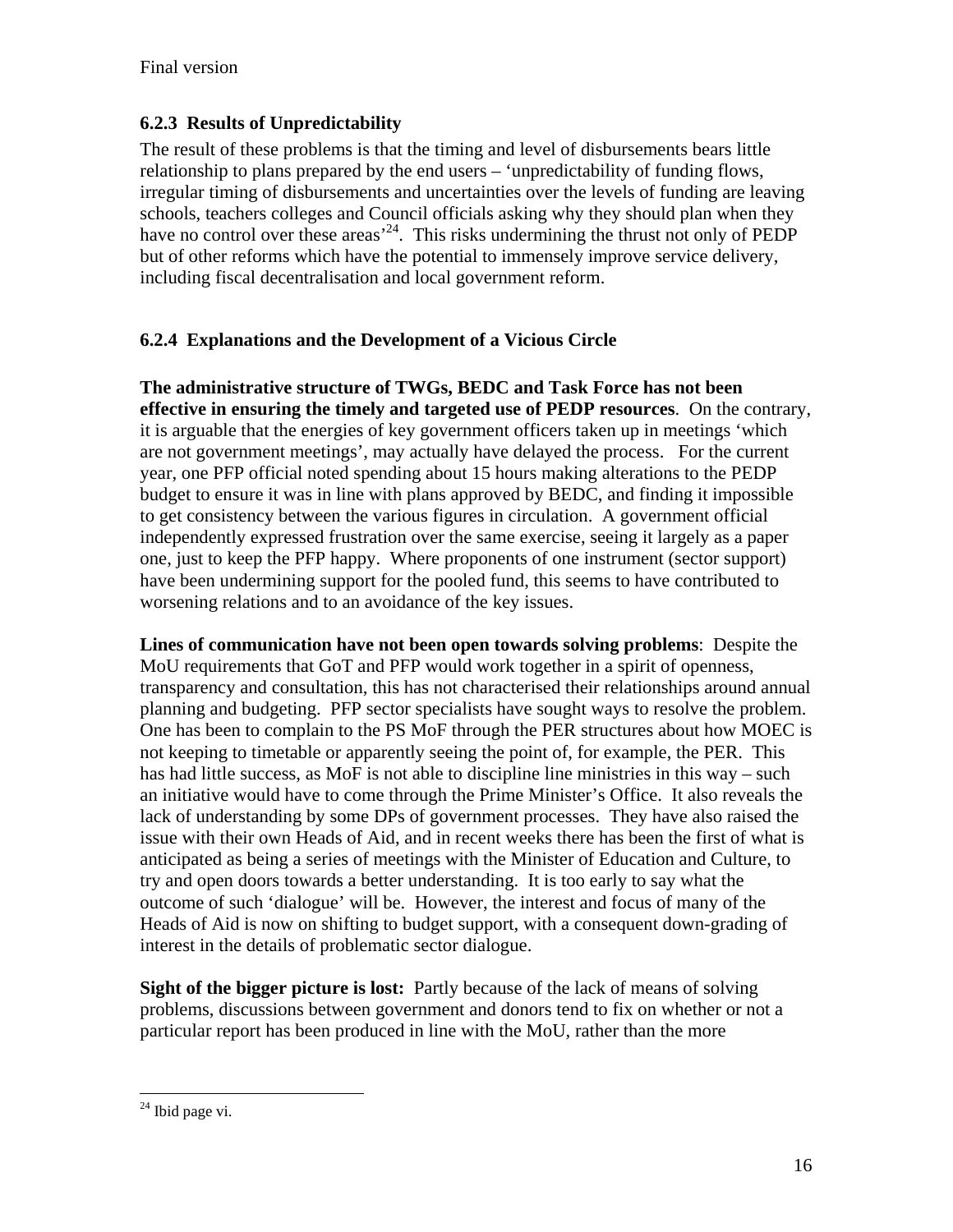substantive point of ensuring that funds are available and are disbursed in line with plans, so that the vision of decentralised local management of education is achieved.

In the mutual frustration, it is harder still to get at the deeper lying issues around capacity. Whilst the EU review of pooled fund support regrets that no analysis was done of government capacity to deliver the programme, and the annual reviews recommend that such a study is carried out, it becomes increasingly difficult to discuss the nature of the '**capacity gaps'**. First and foremost it has to be said that these are on all sides. Not all of them related to exposure to and enthusiasm for current reforms – in both DPs and government there are challenges with conventional business of supervision and follow-up of workplans, and effective division of labour. Donor weaknesses are apparent in their understanding the Tanzanian context, poor institutional memory, and as a group, very different levels of understanding of the reform picture outside the education sector. However, the capacity gaps which are generally spoken of are those in government, which not unnaturally makes for some defensiveness, and hence greater difficulty in discussing honestly ways forward. Again, current arrangements have achieved little in trying to address these problems, despite the fact that they are at the heart of aid effectiveness.

Part of the bigger picture is also the numerous other reforms that are going on simultaneously with PEDP implementation. Some are better embedded and owned than others, and government is not monolithic – so some ministries have more to gain than others, and so have some individual officers. For example:

- $\triangleright$  Public sector financial reforms enhance the power of MoF over line ministries who can no longer negotiate a loan directly, but only via MoF; budgeting in order to achieve specific poverty focussed outputs, as opposed to traditional 'incremental budgeting', risks opposition from those who cannot demonstrate how their particular post contributes to that outcome. This relates to -
- $\triangleright$  Civil Service reform is threatening to those who for whom government service, whatever its disadvantages of relatively low pay, offered at least the benefit of long term security;
- $\triangleright$  Local government reform and decentralisation diminishes the authority of the traditional high spending line ministries like education.

The 2004 Review documents substantive problems that exist between MOEC and PO-RAL $G^{25}$ . These derive from the division of responsibility of the two ministries, with PO-RALG having responsibility for ensuring that schools are run efficiently and resources used appropriately and MOEC giving direction on issues of quality, educational standards, curriculum and teacher training. Problems exist in that MOEC still transfers money directly to schools, contrary to government circular no 1 of 1998 which says that sector ministries should communicate with councils only via PO-RALG. There are also anomalies in the position of the District Education Officer, who is accountable to MOEC, rather than the District Executive Director, unlike other members of the management team at district level. Legislative amendment is believed to be underway, but the revised bill not yet made public. Relations between MOEC and PO-RALG are strained over

 $\overline{a}$  $25$  MOEC (2004) page 7-8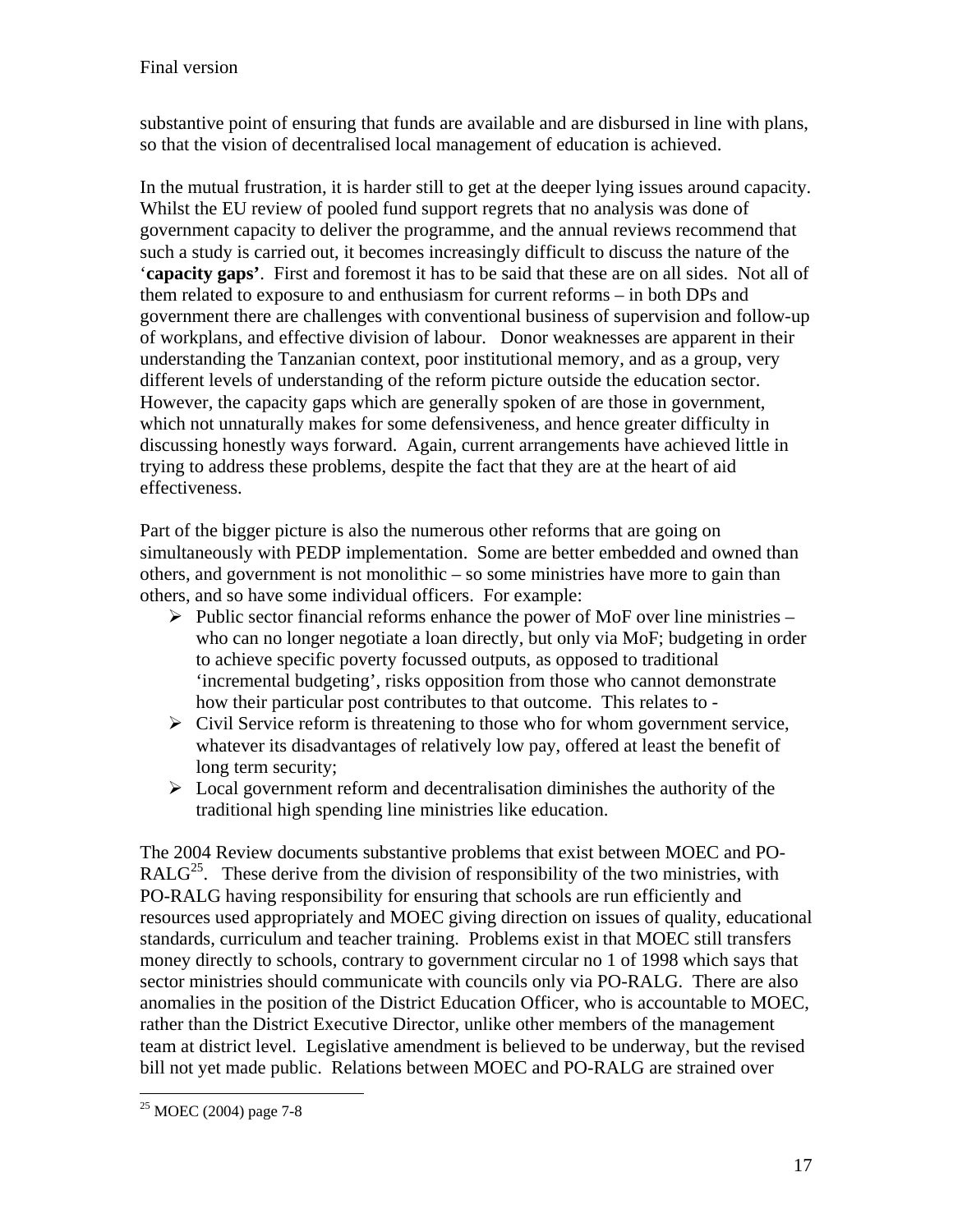funding issues, and the perception that MOEC is unwilling to relinquish its former hold over every aspect of education from the classroom to the central ministry. The Review report is peppered with comments indicating the lack of progress on issues of relations between PO-RALG and MOEC, with explanations of the implications of this lack of progress.

Neither the MoU nor World Bank sector support has been an effective instrument to expedite progress towards these changes. Frustration of DPs leading them to push towards more BS without Government resolving, and then enforcing, through legislation the division of labour between MOEC and PO-RALG could compound the problem.

Proponents of either instrument, have given very little attention to ensuring the sustainability of gains made, or to promoting local accountability. The fact of NGO participation in the various TWGs and committees, as well as review processes, has been taken by some to be sufficient, with little attention given to how to institutionalise that accountability through local structures, whether at national or local level. There is a DP/Government 'Governance Working Group', which is currently starting to look at 'the demand side of accountability', but it is composed of governance specialists, and educationalists are not in effective communication with them.

#### **6.2.5 Conclusion**

The substantive points from this discussion of pooled fund and sector support are that:

- $\triangleright$  Transaction costs, administrative and fiscal, around support to PEDP have been substantial
- $\triangleright$  Attention focussed on ensuring adherence to the MoU, might have been better spent on creating an enabling environment for some of the other issues, such as identifying and setting out to systematically address capacity gaps, or improving relations between MOEC and PO-RALG, including their legal basis, or promoting local accountability, all of which might have had a better long term impact on poverty reduction.

## 7. Budget Support

Development Assistance through budget support currently amounts to \$451,200,000. DfID is the major donor to BS rather than education sector support. They are still involved, in so far as it exists, in sector dialogue.

#### 7.1 Growing Enthusiasm for Budget Support

Government is increasingly enthusiastic about moves towards budget support. In the words of the just retired PS of MOEC:

'The Basket-Funding and/or Pooled Funding arrangement is regarded as an interim measure towards the budget support. We regard this as an interim measure because it is an indication of mutual understanding among the development partners to manage their resources collectively but outside the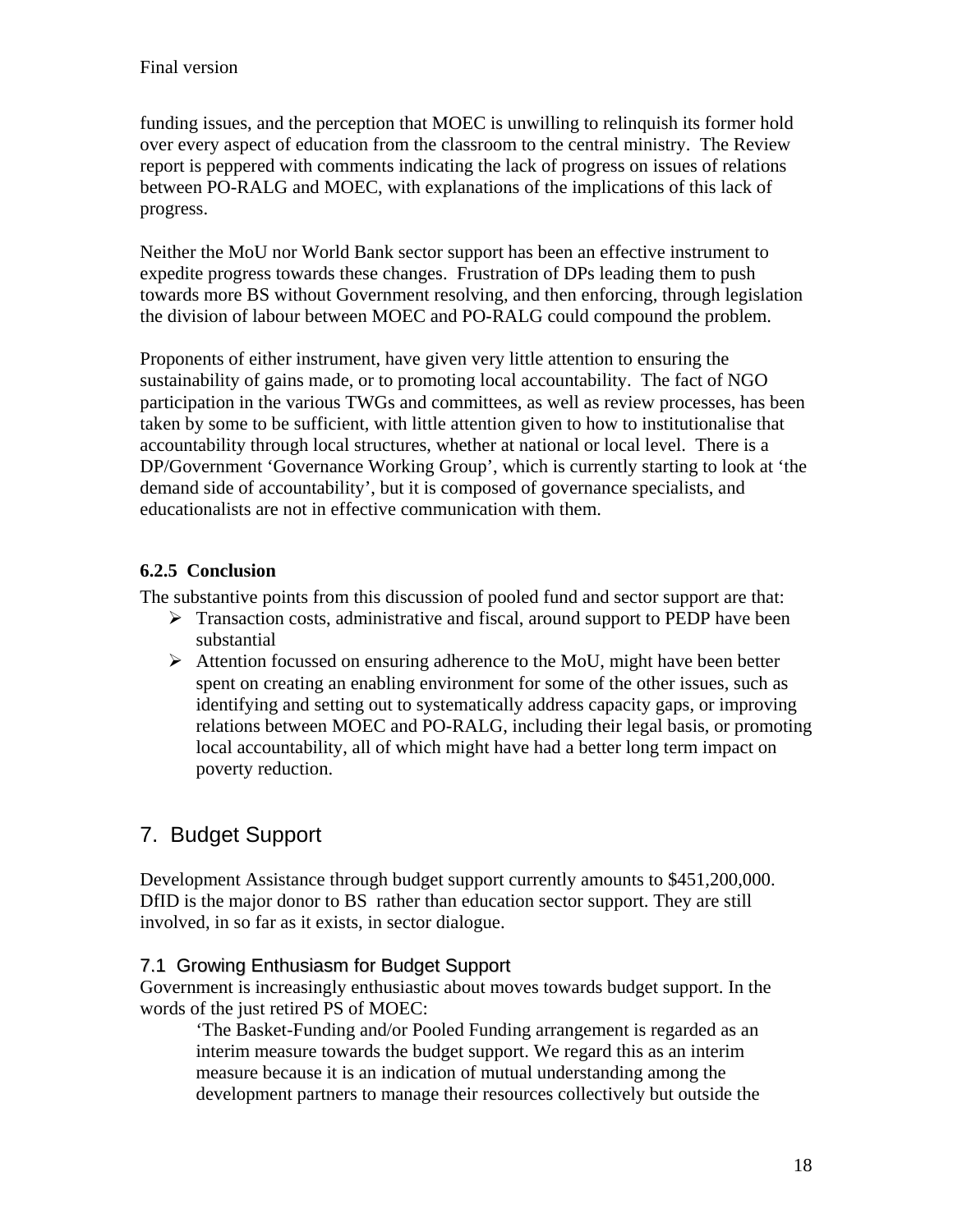$\overline{a}$ 

Government budget management system. This approach though better than the project financing approach, causes a lot of stress in Government because the same is forced to have two parallel finance management systems. The pooled funding approach is also an indication of reluctance or lack of faith on the Government finance management system. Although it is never openly expressed so by the development partners, one is inclined to believe so otherwise the solution would have been to go budget support. On the other hand this financing arrangement is an indicator that the donor Governments have not fully reformed their financing policies to go fully into budget support<sup> $26$ </sup>

Budget support would do a great deal to ensure predictability of aid flows, and more control by GoT, than the problems discussed in detail above about the pooled fund.

Donors are also increasingly enthusiastic about it, particularly in the context of the newly launched 'second generation' PRS, the National Strategy for Growth and Poverty Reduction – known as 'Mkukuta' - and work towards the development of a Joint Assistance Strategy. Tanzania is leading the world in terms of harmonization, as the November 2004 conference in Dar es Salaam showed, and there are high hopes, for example within DfID of achieving Millenium Development Goals through channeling significantly higher levels of funding through BS.

#### 7.2 Likely Implications for Transaction Costs

Time and again the rhetoric of reduced transaction costs is used. It is frequently argued that the initial coordination costs will be high, but that relatively soon it will be possible to see gains in terms of fewer missions, meetings, reports and the 'sending home of some sector technical assistants', because of the increased use of 'silent partnerships' and withdrawal from some sectors. However, even with the technical issue of transaction costs, initial signs are not particularly good. The current review of Poverty Reduction Budgetary Support, notes shifts towards a higher administrative burden on MoF 'although this reflects a deeper involvement in reform processes, as well as a more extensive dialogue with development partners<sup>27</sup>.

This point is key. Much as government would wish to see more flexible financing and much as some donors appreciate that MDGs cannot be met out of the current levels of project and sector funding, they are not going to write a cheque and walk away. There is the firm belief that funding alone is not sufficient and that a whole raft of reforms is necessary to ensure that it is used appropriately. These include the various sector reform programmes, financial reform, legal reform, local government reform, civil service reform, amongst many others, as well as the overarching Poverty Reduction Strategy. All

<sup>26</sup> *Making Services Work for Poor People Modes of Financing: The Tanzanian Experience.* M J Malale Permanent Secretary (extract from a paper presented at Making Services Work for poor people Workshop Berlin July 2002)

<sup>&</sup>lt;sup>27</sup> Daima Associates and ODI (2004) Joint Evaluation of General Budget Support, Tanzania 1995-2004, Phase 2 Report: Preliminary Assessment of Efficiency and Effectiveness of Budget Support and Recommendations for Improvements; Report to GoT and the PRBS Partners, page 37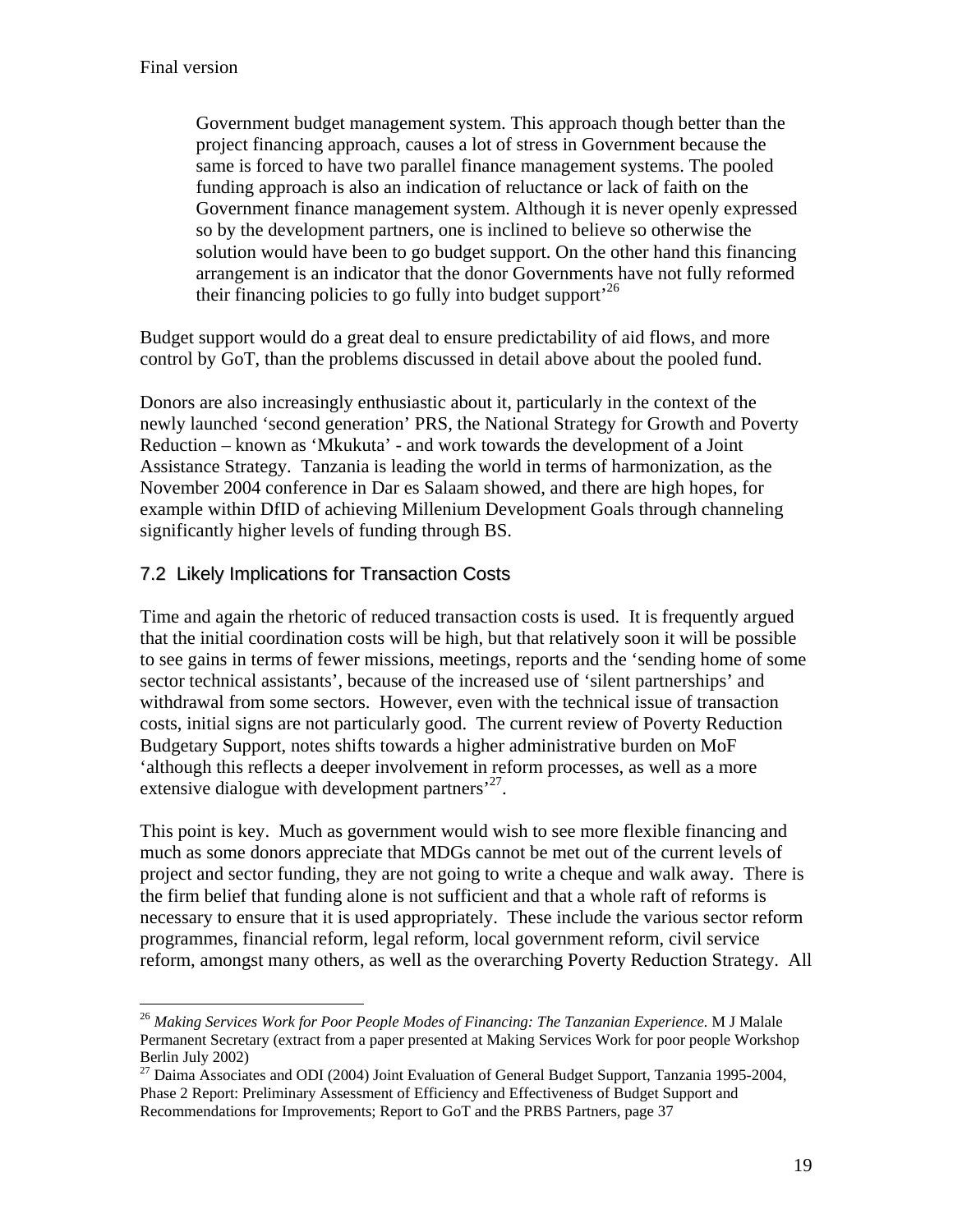1

of these require donor engagement and dialogue to ensure that they happen, and happen in the way that donors envisage – subject always to dialogue. What is envisaged in terms of Mkukuta for example, is that rather than the priority sectors of the first PRS, there are now priority poverty focussed outputs, many of which are cross sectoral, so that instead of the monthly and time consuming DP sector group meetings, there will be informal and ad hoc groups meeting to contribute to ensuring outputs are met. An optimist would anticipate that this could mean fewer meetings, but it must not be forgotten that the projects and the sector support and pooled fund are still on-going, so that whilst an individual donor opting for budget support may be attending fewer meetings, it is by no means clear that this would be the case for government<sup>28</sup>.

Similarly, it is more plausible to think in terms of shifting costs rather than reducing them. Donors want sustained 'high level dialogue', as opposed to what they see as the on-going meetings with lower, more technical level officials without real decision making power, which add to donor TCs, without little benefit from their perspective. Donor sector specialists who are retained are expected to spend more time 'in the field' – at least a week a month was quoted by one interviewee - seeing first hand the real impact of the reforms, rather than locked in meetings in Dar es Salaam. It is only to be anticipated that they will seek to feed their findings through into government processes, however. This to the pessimist looks like shifting and changing the meetings rather than necessarily reducing them. The problem with thinking in terms of raising the level of sector dialogue to, say PS level, is that the numbers of people who really have an overview of all the various reforms, strategies, instruments and so on is very few – and there is a risk that expecting these officers also to be taking a bigger share of the donor dialogue will either (a) be disappointed or (b) have an opportunity cost of delaying the deepening and enhanced GOT ownership of those very processes.

Donors appreciate that risks are involved in higher levels of budget support – hence in general terms the wide range of reforms being supported. More specifically, risks are seen in terms of loss of control by donors, and hence potential domestic damage should 'something go wrong'. Particular fears are the absence of free and fair elections in 2005, or the eruption of a major corruption scandal that would embarrass a donor government whose domestic constituency is already concerned about the wealth of some leaders of impoverished African countries. Both of these issues would tend to imply a great deal of work is necessary to promote local accountability within Tanzania, on the basis that both are, at root, matters of good governance. Improved governance is more likely to come in response to sustained demand over time, rather than as a spill over from years of accounting for donor money. As has been mentioned above, however, there has been little thinking about how to work on this point in the education sector. Indeed some of the demands for accountability to donors under the pooled fund mechanism may have actually stood in its way, by distracting attention from the issue.

Some donor moves towards budget support are combined with the hard-headed line that development aid is a decreasing priority for the domestic constituency of donor

 $28$  Enthusiasts for Budget Support have even recommended that TAS should set a limit to the use of project funding, Daima Associates op cit, page 49.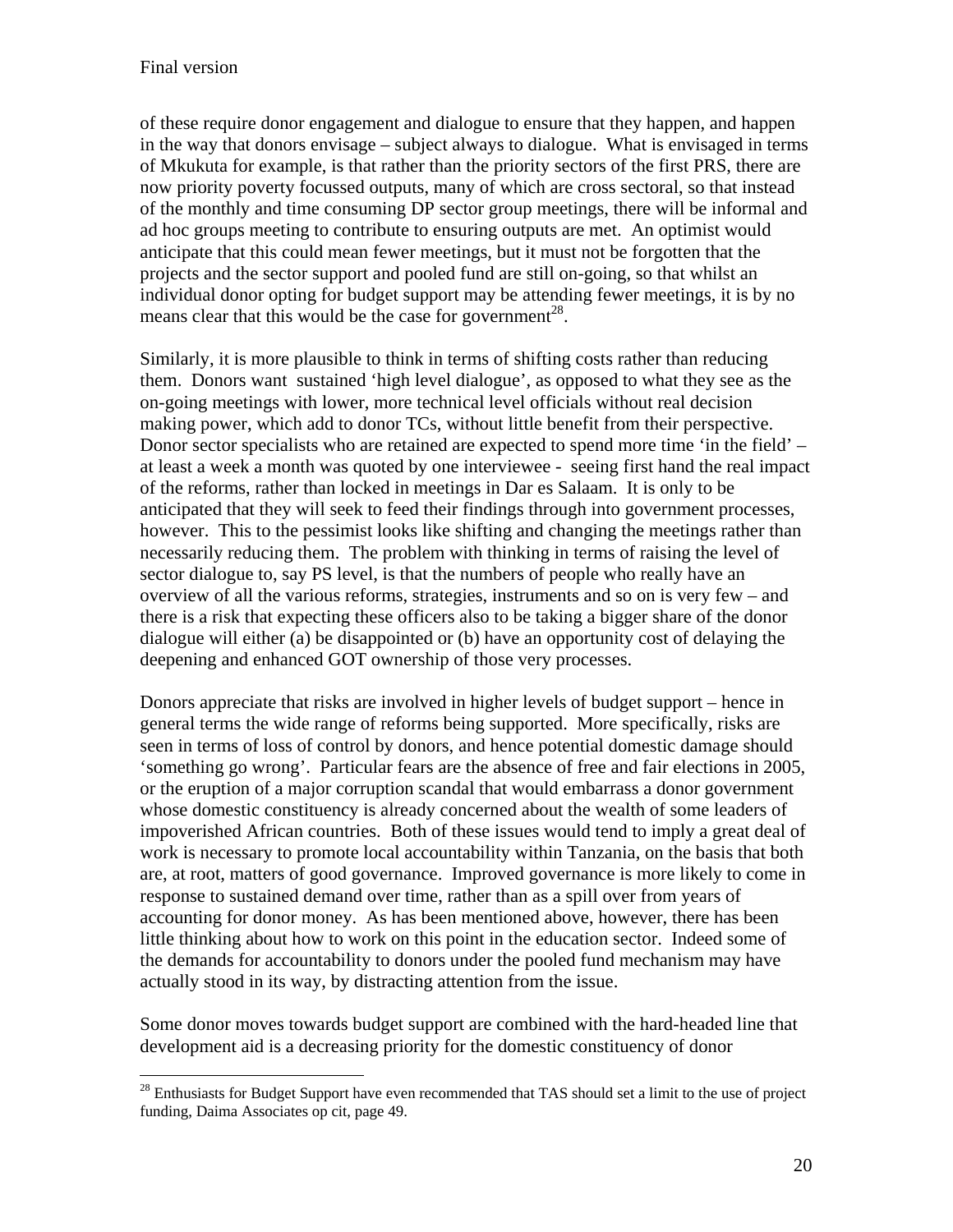countries, and hence that there is less pressure to spend than in the past. For some donors, the cost of peace-keeping operations is covered out of the aid budget, and with an eye on their domestic audience some development ministers are looking for high profile wins through this route, rather than through long term development assistance … in other words more money could be made available more flexibly, but some donors at least are not desperate to spend and are happy to walk away. This would be an optimistic scenario, from the point of some observers, who see a stronger risk of collusion between government and the donor community in ignoring corruption because of the upheaval it would imply if donors were actually to pull out.<sup>29</sup>

In short, whilst opportunities are opened up by Budget Support, it is critical that a shift in this direction is not taken on the rebound from unsatisfactory relations at sector level. Development issues in a particular sector will not go away just because they drop below the DPs radar. Similar challenges around leadership, prioritization, communication, capacity and so on, will also be present in the areas of focus which Budget Support would lead DPs to focus on.

## 8. Ways forward

This long description of issues and challenges around aid effectiveness in the education sector, begs the question of what is to be done.

In fact, much of this is already well documented – in for example, the OECD DAC 'Good Practice Note on Providing Support to Sector Programmes<sup>30</sup> – and do not need repeating at length. Guiding principles are laid out: support government ownership and leadership, work with government to strengthen institutional capacity, take a long term strategic view, set the sector programme in context to achieve coherence with other programmes, be pragmatic and flexible and so on<sup>31</sup>. 'Essential factors' are also noted: leadership at sector level, commitment to the process elsewhere in government, broad consensus between government and donors on key policy and management issues, reasonable degree of macro-economic and political stability, as well as 'facilitating factors' many of which are in place. The desirability of all of these is not in doubt.

The issue is around the judgement calls, such as was/is there sufficient consensus between government and donors on key management issues. Given the current dissatisfactions, it would be easy to be negative. However, this is with the benefit of hindsight. In the view of many who signed the pooled fund MoU in 2001, it was good enough. Certainly from the point of view of government, it was 'as good as could be achieved at the time' – more flexibility given to government over for example audit

 $\overline{a}$ 

<sup>&</sup>lt;sup>29</sup> See for example, Brian Cooksey (2003) Aid and Corruption: A Worm's-Eye View of Donor Policies and Practices, paper presented to the  $11<sup>th</sup>$  International Anti-Corruption Conference, Seoul,  $^{30}$  Draft of 13 October 2004, still being finalised.

 $31$  Ibid page 4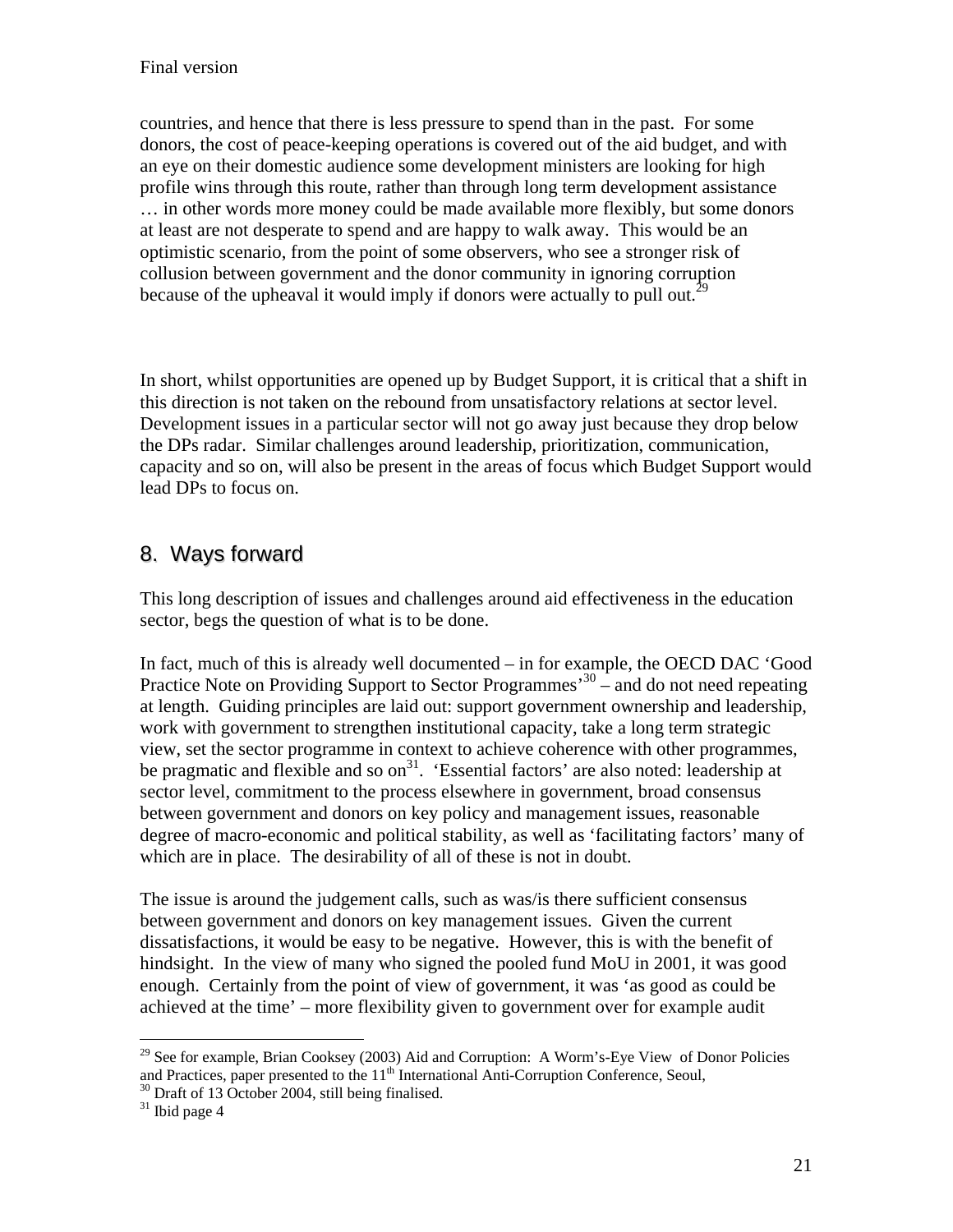arrangements would have meant that some DPs could not have signed. In the context of current frustrations, this is often forgotten. It leads to the key recommendation for both government and donors:

#### 8.1 For Government and Development Partners: Come to a Common Understanding

A great deal of work needs to be done to generate relationships when it is possible to be open about needs and priorities; and to raise the same concerns in formal meetings as in informal groupings. The magnitude of this challenge is not to be underestimated: it has to be set in the context of a long history of domination, and very unequal power relations. The years of the independence struggle are still very much within the memory of many government officers – not so the often much younger expatriate sector specialists; a strategic focus on reform is a luxury, when the strongest domestic demand is for 'more of the same' – more schools, textbooks etc, so that government has to prioritise meeting its practical financial needs. If a way to achieve these is to agree to proposed reform agendas, so be it, and it cannot be doubted that various key people in powerful positions have embraced them fully and for their own merits. But this does not imply that every government officer has the same enthusiasm – either for reasons of lack of exposure to what could be achieved by the reform, or to the technical side of how to implement it, or because of a natural caution that the reform will actually make a difference – a point with particular resonance for those with extended family members still living in poverty in rural areas - or that the extra demands of the reform process will be sufficiently personally worthwhile, since they are in addition to existing workloads, not the core of them.

Set against this background the following diagram tries to contextualise TCs in the bigger picture of government / donor relations. Points further to the left or right of the diagram will have the strongest negative or positive impact. Those near the centre could have an impact in either direction. For example, donor dependency in the budget risks being negative, but short term dependence on foreign funding is not half so damaging in the long run as the mental attitude that donor funding is the way forward indefinitely. Many more issues could be added, but these were the prime ones which came up in the course of discussion and literature review.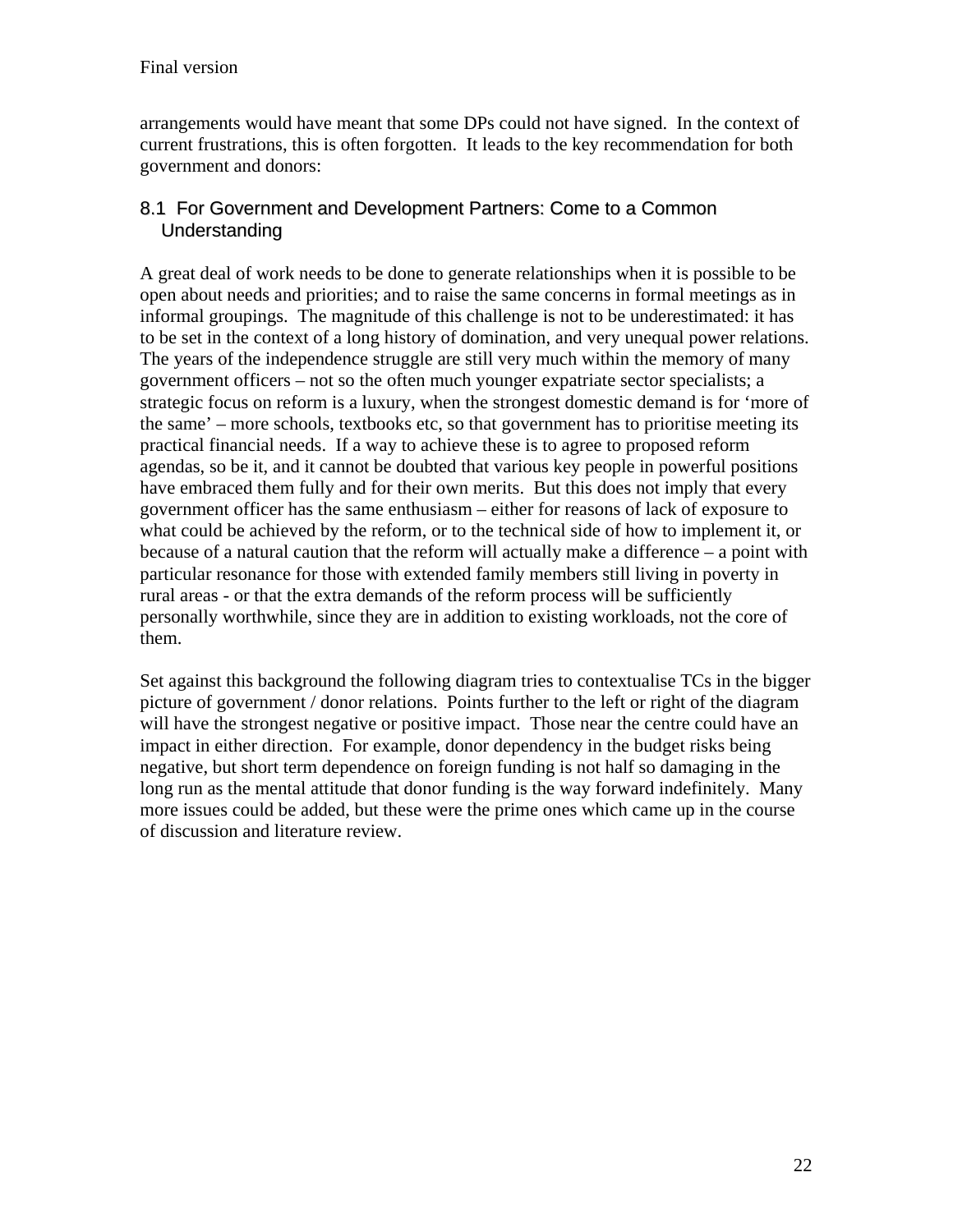$\overline{a}$ 



Some terminologies need explaining: **Capacity building** is understood as a more limited exercise than capacity development. Capacity building can orient a staff member to use of a computer or to PETS methodologies, so that they are able to do something they were not able to do before. **Capacity development** is more open ended, and concerns the use to which a particular skill is put – taking a tool and using it imaginatively and constructively towards a desired end. Many government officers, for example in MOEC, lack exposure to new methodologies and ideas, but they are deeply rooted in the school systems they have been administering. Freeing up their **common sense view of what is feasible**, and what capacity building and development needs to take place to enable it to happen is an important way forward in deepening ownership of PEDP, especially in the context of a broader national debate about the role of education in national development<sup>32</sup>. Workshops are a necessary means of communicating understanding for issues which cannot be covered by a government circular. However, their **ad hoc** use for capacity building, without a coherent strategy of capacity building needs, risks further distortions, including prioritization of the importance of a workshop by the per diems available, and the mindset of personal gain of core government business.

DPs increasingly make a distinction between government and **national ownership**, as part of their concern that a change in government should not lead to a change in policy

<sup>&</sup>lt;sup>32</sup> The issues of private schooling and English language teaching are concerns to many 'average' Tanzanians but they do not figure highly in 'sector dialogue', despite their importance to national development. See for example, Maarifa ni Ufunguo (2003) 'Private Primary and Pre-Primary Schooling in Tanzania's Education System: Evidence from Arusha and Kilimanjaro'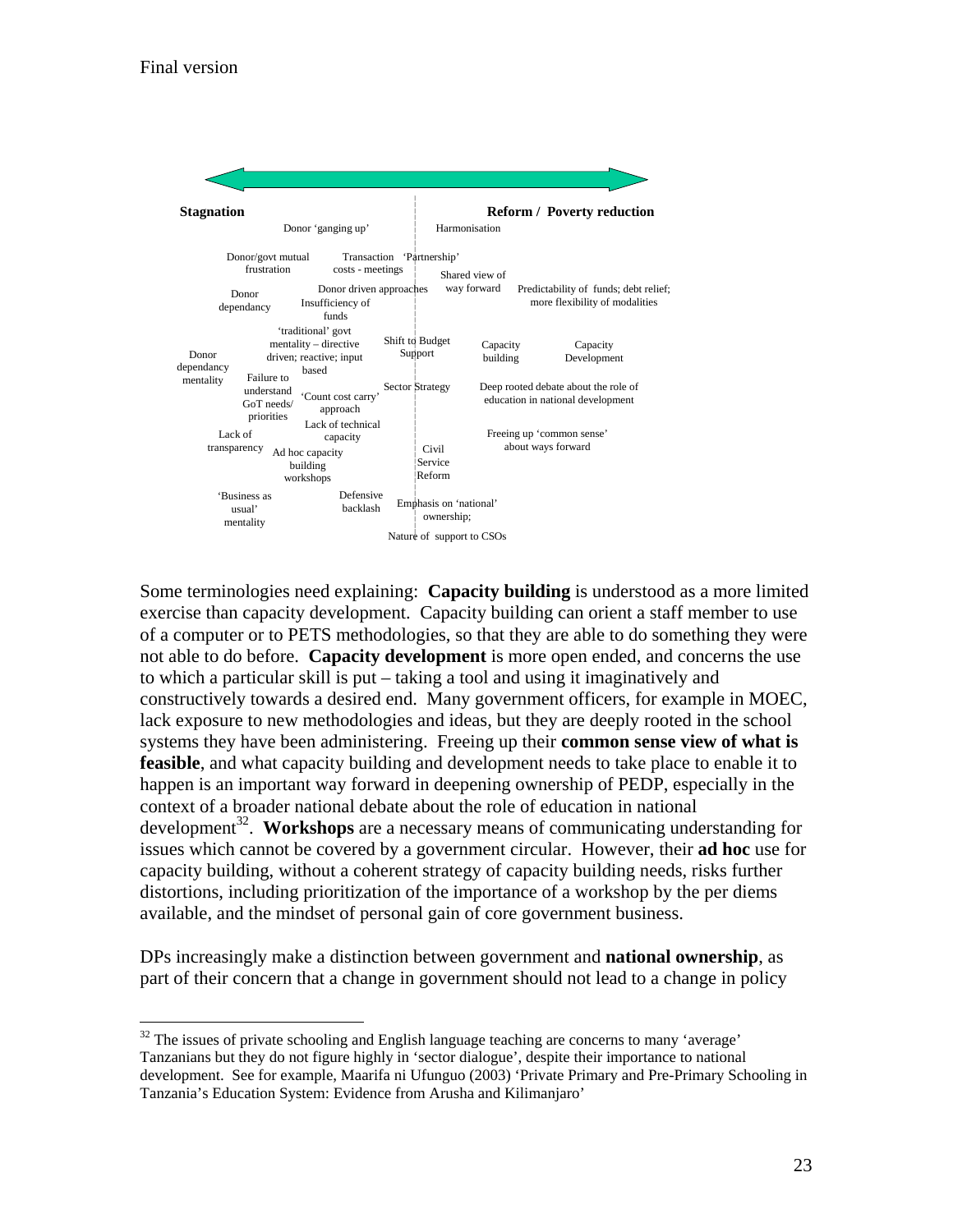that there has been so much, not least in transaction costs, to generate. There needs to be a stronger sense of what local accountability can look like in the context of Tanzania in the early years of the  $21<sup>st</sup>$  century, and how it can be generated. Some support to some CSOs to encourage a 'watchdog' and 'challenge' role is not necessarily appropriate, and risks generating the opposite of what it is designed to achieve. '**Business as usual' mentality** refers to a risk avoidance approach – on the part of both donors and government - which sees every emerging opportunity as just a phase to be lived through, rather than assessing it honestly on its merits and seeing how it can contribute to positive change.

What this diagram tries to illustrate is that for many constructive actions, which could lead to positive change, there are many possible responses and reactions, and it is necessary to invest the time in understanding what is happening. For example, a high number of meetings can be negative by promoting mutual frustration, or they can be part of a positive process of developing a real understanding of ways forward. Donors trying to harmonise amongst themselves – for example in producing a collective response to the PETS – can be seen positively as reducing transaction costs for government in that they are not having themselves to collate comments from more than a dozen DPs, or it can be seen negatively as donors 'ganging up' on government to tell it what its response should be. Similarly the shift to budget support could be positive in freeing up resources and making aid flows more predictable, but tied to reforms for which there is not ownership in depth, or which bring additional TCs, could generate disappointment and frustration on both sides in the future.

First and foremost the need is for a common understanding of what is happening and what could be ways forward.

#### 8.2 For Development Partners

#### **8.2.1 Take a Longer Term Tanzania Based Perspective**

There are no quick fixes to poverty and reform. At the very least, institutional memory needs to be built consistently within agencies and between agencies – reports written before a particular officer arrived in Tanzania tend to be regarded as of historical interest only, whereas for many government officers – and indeed Tanzanians working within DP agencies - it is frustrating to see the same issues emerging time and again. Longer postings for expatriate personnel might help in this regard. With 2-3 year postings, it is very possible to become the 'oldest' expatriate DP in a DP working group within only a few months of arrival.

Many DPs pride themselves on their role in 'pushing the debate forward' – indeed very often their future careers depend on being able to demonstrate change achieved in the short period of time before they move on to another country. It would help if expatriate DPs applied themselves more thoroughly to understanding their Tanzania work context, and if their agencies gave them more incentive, for example through professional appraisal, to do so. The problem is that 'pushing the debate forward' in practice usually involves keeping up more strongly with the debates' international dimensions than with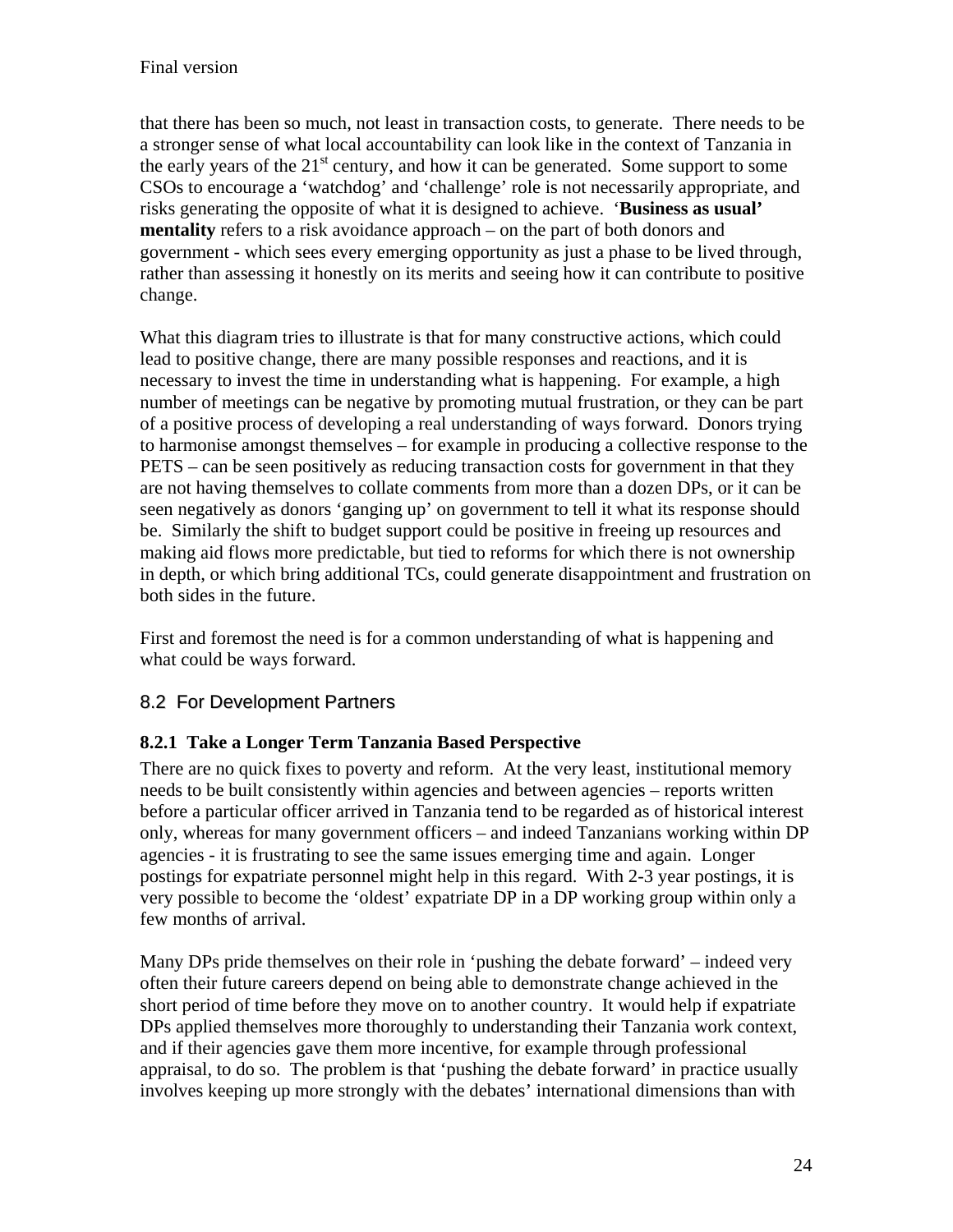its local applications. Often this comes over as 'continually moving the goal posts' – PER introduced, participatory PER introduced, timing of PER changed to fit better with the annual budget cycle – in such a way that no one process is properly embedded, understood and owned before it is altered – leaving many middle ranking government officers always in a position of trying to keep up. This they try to do without the benefit of much internet access or of Knowledge Management systems to make access to relevant information easily available, quite apart from a work culture which encourages it. 'Changing mind-sets' takes a generation, and cannot just be left to the 'risk and assumptions' column of a log-frame.

#### **8.2.2 Assess a Wider Range of Risks**

Development aid is well know for its changing fashions and priorities. What if shifts to BS is just another of them? What needs to be done to ensure that is not the case?

One challenge is of DPs, like USAID and JICA who do not share the same analysis. Unicef and UNESCO, at least in Tanzania are not in the forefront of education sector, and certainly do not play a coordinating role, despite their UN mandate. DfID and the World Bank tend to show impatience with other smaller and technical assistance agencies whose focus remains more project based and sectoral. Whilst not advocating moving forward on the basis of 'lowest common denominator', there are risks involved in not having greater consistency and coherence in DP approaches.

One such is the gaps moving to BS might leave, and how they could be filled. Despite the intention that the budget process should be all encompassing, there are risks of gaps in its coverage, due for example, to problems with getting from identifying a priority to reflecting in the budget. Such gaps could well be filled by projects and funds, over which the government budget has little or no control. Some of the biggest non-governmental players, could fill perceived gaps with sufficiently large projects or funds (such as area based programmes, or education funds on a TASAF model) to distort at least local government planning activities, with off-budget and non-accountable interventions.

#### **8.2.3 Be Clear and Consistent**

<u>.</u>

**Consistency within agencies**: Within agencies, audit and legal departments at HQ remain behind their officers in the field over moves towards harmonisation. Not only does this maintain transaction costs, it gives confusing messages about the seriousness of reform. Sector specialists are similarly not always in line with their own policy analysts or Heads of Aid. New projects being discussed at the same time as budget support is being promoted is similarly sending out confusing messages.

**Rhetoric and reality:** Sometimes activities supported by donors create incentives which are the opposite of what they intend. One such is ad hoc workshops, often arranged to support a priority concern<sup>33</sup>. When government officers are paid as resource people, a number of issues emerge:

<sup>&</sup>lt;sup>33</sup> As opposed to workshops within the context of a strategy of capacity development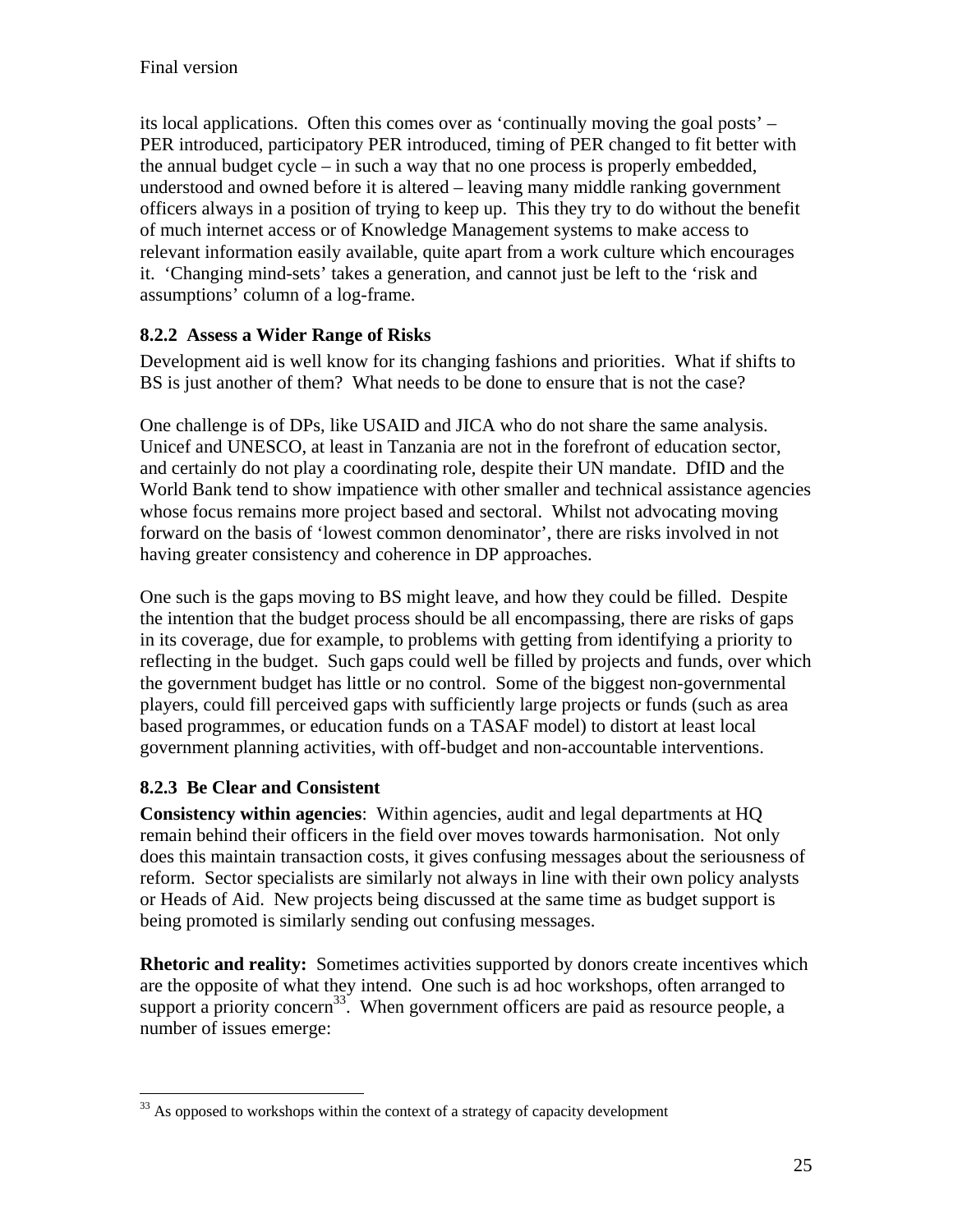- $\triangleright$  There is an opportunity cost of workshops in terms of delays caused in processing files and making decisions: core government business not carried out. The funder of the workshop may not see the problem, and they benefit in terms of demonstrated achievement in workshop held, and good attendance by government officers, but it is experienced in other parts of the government system, and by end users of government services
- $\triangleright$  It promotes a mindset of increasing transaction costs the attitude that some decisions cannot be made until there has been a workshop on the subject, and workshops are also personally remunerative to those involved. This is a mindset which donors have helped to generate despite their rhetoric of reducing transaction costs.
- $\triangleright$  It goes against other efficiency reforms in the public service. Paying officers as resource people to carry out training, as a 'perk' involving duties beyond an existing job description, is not as sustainable and effective as funding the civil service properly and, where required, building a training role into a job description so that the training is part of that officer's job, and doesn't have the opportunity cost mentioned above.

#### **8.2.3 Promote Local Accountability**

Sustainability will come ultimately through good governance based on local accountability, and yet promoting this has been one of the weaker areas of donor activity to date. National as opposed to government ownership, would be hard distinction to make judgement on in many donor countries. The role of civil society is much less thought through than many of the other developments, and tends to be left with more junior officers in the various agencies. Government concerns about the dangers of national fragmentation caused by CSOs that are seen to be hostile and negative are insufficiently understood. At the same time, the rapid speed of 'pushing forward the debate', means that in practice very few CSOs are able to keep up with, let alone engage constructively in dialogue about the on-going reforms.

Local accountability needs to be institutionalised. The way PEDP has put money down to school level, backed by training of school committees is an excellent start. It can be built on through the promotion of district education boards and other forums, so that consultations and information, education and communication (IEC) loops are not always ad hoc.

When local accountability and participation is promoted, as was done usefully over the development of the new PRS, it needs to be done comprehensively, and take the opportunity to inform the public about the much less discussed conditionalities, which go along for example, with the Poverty Reduction and Growth Facility, so that citizens have a real understanding of what they are engaging with and how far their views will be taken on board.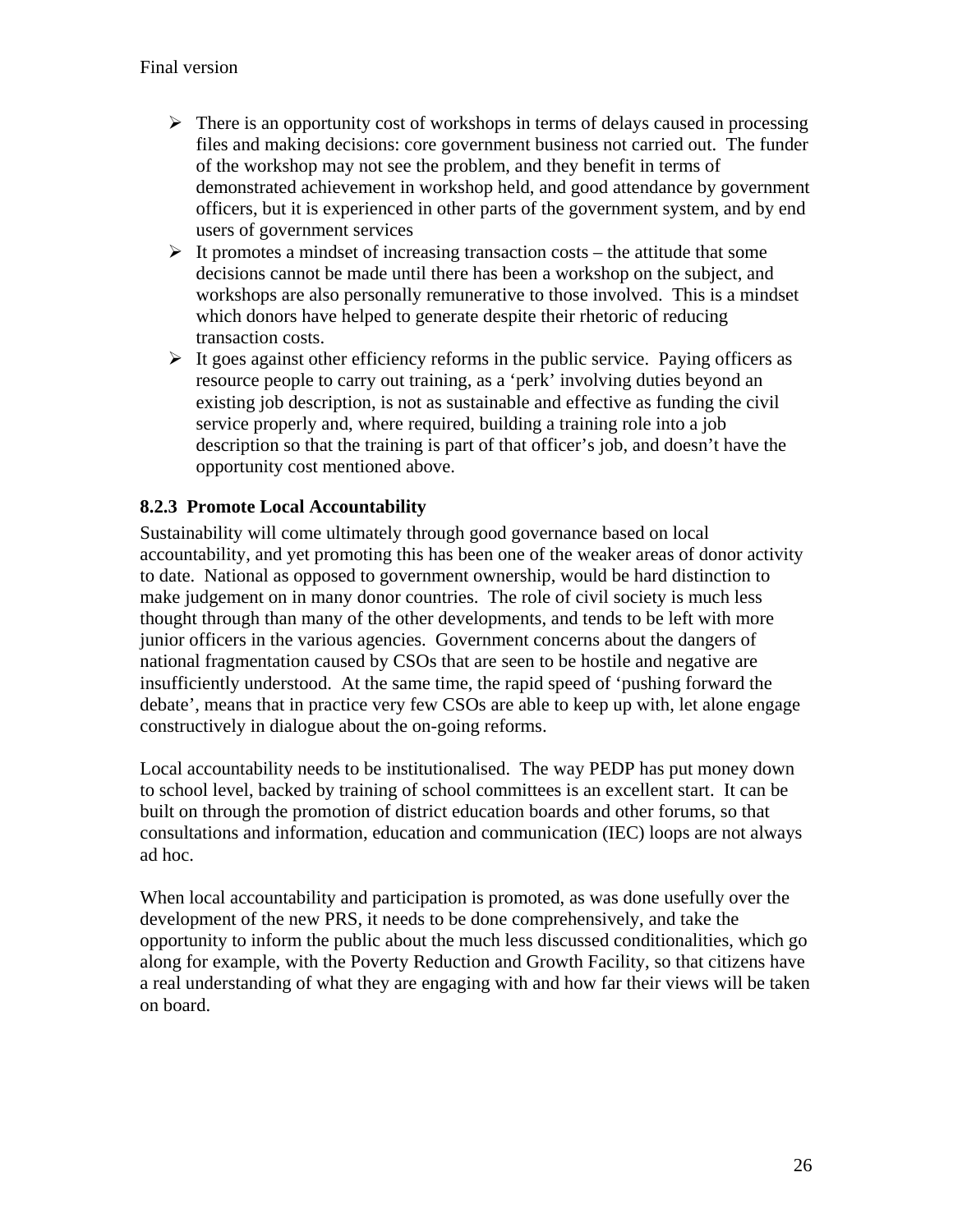#### **8.2.4 Communicate Clearly and Openly**

This underpins much of the argument about coming to a common understanding with government about sector level developments. At a more macro-level, there have been potentially constructive moves to 'leave government alone' during quiet periods, such as during budget preparation, when visiting missions and so on would be particularly disruptive. It is not an easy job to sit back and wait while key documents like the PRS or the JAS are developed. There seems to be a pregnant silence on the part of donors waiting on the sidelines, but ready to pounce with the collective force of a range of high powered analysis, on whatever is produced. Before such a document emerges, the language is used of 'signalling to government' – which produces images of flags being waved in semaphore, and government officers having to second guess what they need to write in order to meet with donor approval.

More specifically there has to be clear discussion of what key terminology like partnership, ownership and leadership actually means. In practice this rarely gets beyond platitudes about 'government being in the driving seat', followed by jokes about 'but not as the chauffeur'. Some DPs see the way forward in shorter and simpler MoUs, which take less time to discuss and get approval for. However, the fewer the words, the more the risk that they are imbued with a meaning by one group, which is not shared by another. It is often the behaviour after the MoU which causes the problem, and these issues need to be clarified between the people who will implement it, rather than rushed through just to get the funds flowing. One way forward would be an MoU which has a short section on principles and a longer section with more administrative details and agreement as to adherence to the MoU is to be monitored, which could be amended with greater flexibility, rather than the kind of MoU which the PFP have now, which is widely regarded as cumbersome and out of date.

#### 8.3 For Government

1

Many of the recommendations are similar to those for donors, about clarity and pursuit of clear aims and objectives and effective communication of what these are. In addition, however, the following would be constructive.

#### **8.3.1 Ensure Current Management and Practices are Well Carried Out**

Despite the tying up of some key officers in processes of forwarding reform programmes, or in the transaction costs of donor liaison to access funding, ordinary work still goes on, and it is necessary to ensure that it goes on well. Work plans must be well written and followed through, existing structures, such as the directorate system, adhered to, and audit queries responded to, and so  $on<sup>34</sup>$ . MOEC is better than some ministries, but to build confidence of all stakeholders in the system, good practice and proper procedures must be seen to be adhered to.

 $34$  MOEC still has 43 audit queries outstanding since 1996/7, and 44.7m TSh of 'irregular and questionable payments. URT (2004) Education Sector PER, page 10.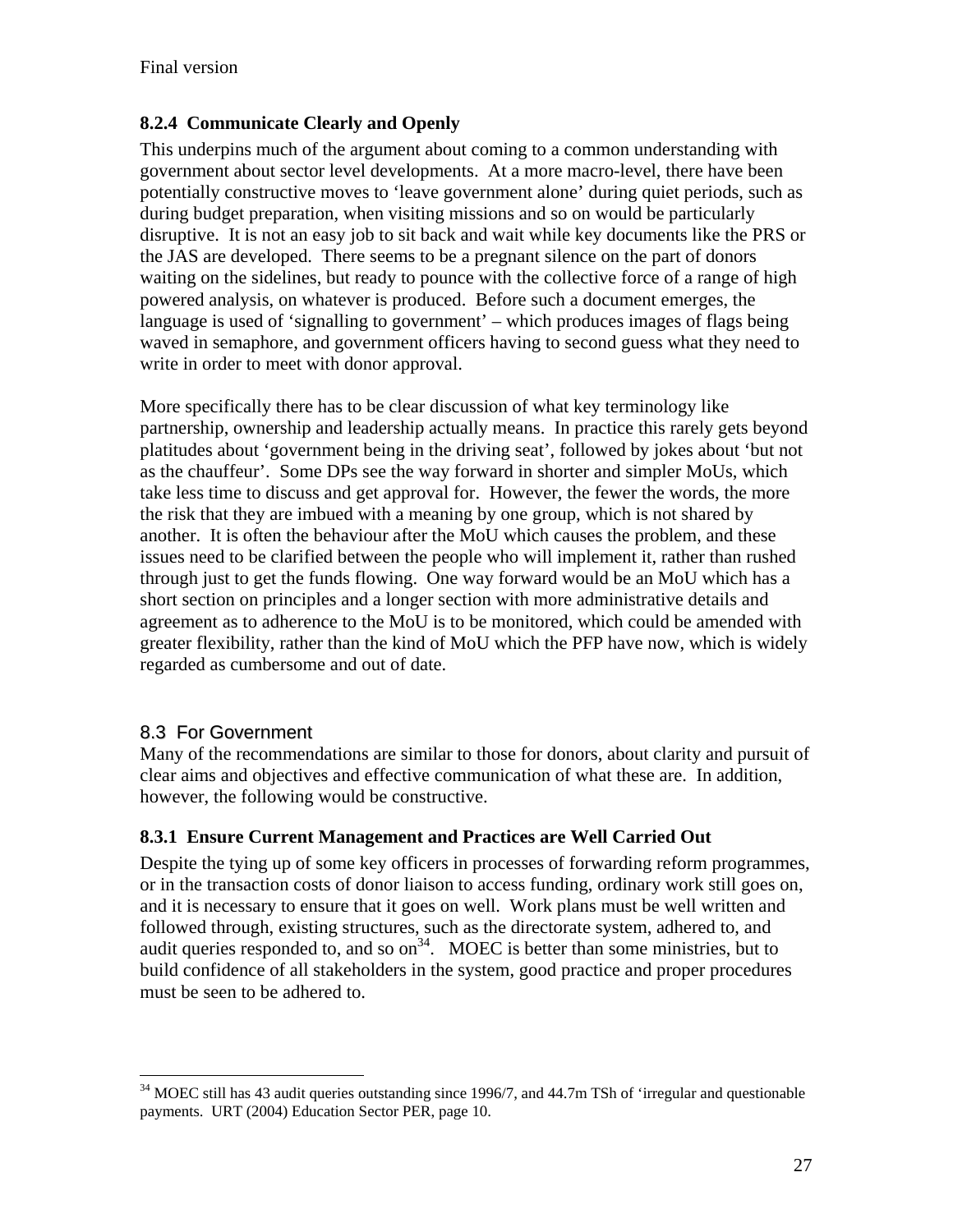Legislative amendment to clarify the roles of responsibilities, particularly in terms of financial flows, of MOEC and PO-RALG, is a priority.

#### **Greater Realism and Assertiveness**

There is a great deal to be gained from being more realistic about what can and cannot be achieved. DPs by and large want to support success, and if they are persuasively shown that the way forward is different to what they are proposing, many of them will listen. This realism could usefully be based on:

- $\triangleright$  promoting national debate about the role of education in development, and what poor people say they need from their schooling to help them eradicate poverty
- $\triangleright$  focussing on capacity development, building out from the basis of existing civil service capacity to run the sector, to move away from the situation where a few officers are pulled into a dominant role in overseeing PEDP, without the strength and depth to see sector reform through.

#### **8.3.2 Greater Risk Taking**

This is an exciting time for Tanzania. Being the focus of donor enthusiasm for the kinds of reforms President Mkapa's leadership has brought about, opportunities are available now which may not be there indefinitely. It is critically necessary to take advantage of the opportunities – by taking the risk to say no when proffered aid has more costs than benefits, and by taking the risk to take more from the aid process where its terms and conditions can bring sustainable benefits.

## 9. Conclusion

None of the stakeholders in the education sector at national level is comfortable with the current situation: frustration and disappointment abound, but fortunately alongside a strong sense that things could be different and better. There is a need for all players to step back and appreciate the saying that 'when you point the finger at somebody else, three fingers are pointing back at yourself', and to reflect honestly on the confusing signals about needs and priorities which are being made, and to move forward towards a few genuinely shared and strategically chosen goals. These need to focus on the process as well as the product of the relationship, rather than just dressing it in the comfortable language of 'development partnership'. The alternative is continuing with the kind of transaction costs which bear little fruit in terms of genuine partnership, and which are really only another of the costs of poverty.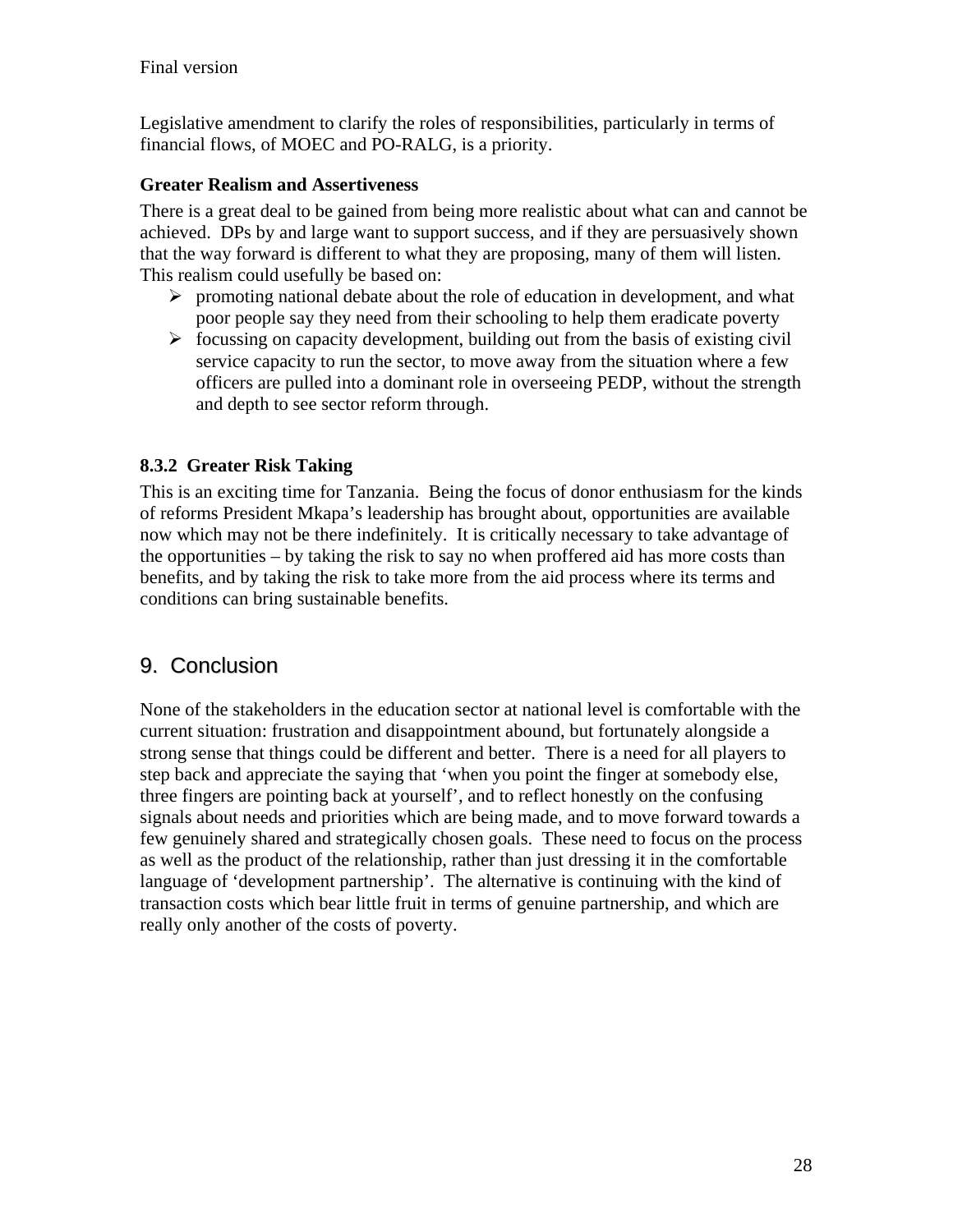## Bibliography

Cooksey B (2003) Aid and Corruption: A Worm's-Eye View of Donor Policies and Practices, paper presented to the  $11<sup>th</sup>$  International Anti-Corruption Conference, Seoul,

Daima Associates and ODI (2004) Joint Evaluation of General Budget Support, Tanzania 1995-2004, Phase 2 Report: Preliminary Assessment of Efficiency and Effectiveness of Budget Support and Recommendations for Improvements; Report to GoT and the PRBS Partners

Embassy of Ireland (2004) (on behalf of the LM Group) Dar es Salaam, Mapping Exercise of Interventions of the Likeminded Development Partners in the Context of the Tanzania Joint Assistance Strategy (JAS),

European Delegation (2004) Evaluation of EU Support to Primary Education Development Plan (PEDP)

Maarifa ni Ufunguo (2003) 'Private Primary and Pre-Primary Schooling in Tanzania's Education System: Evidence from Arusha and Kilimanjaro'Malale MJ (2002) *Making Services Work for Poor People Modes of Financing: The Tanzanian Experience, paper* presented at Making Services Work for poor people Workshop Berlin July 2002

Malcolm Mercer, Kathleen White and Naomi Katunzi (2000) Joint Mid- Term Evaluation of EC, DfID and IA Support to the Education Sectgor Development Programme Design, Preparation and Management Process.

Mkapa B W (2003) Opening Address By The President Of The United Republic Of Tanzania, At The Inaugural Tanzania Development Forum, Golden Tulip Hotel, Dar Es Salaam, 24 April 2003

URT, Tanzania Participatory Poverty Assessment (2002/3) 'Education and Vulnerability to Poverty in Tanzania' Policy Briefing Paper, Working Draft, October 2003.

URT, Ministry of Education and Culture (2004) 'Joint Review of the Primary Education Development Programme (PEDP)'.

URT (2004) , Education Public Expenditure Review, prepared by ESRF.

http://www.worldbank.org/afr/tz/tasaf.htm  $15<sup>th</sup>$  November 2004.